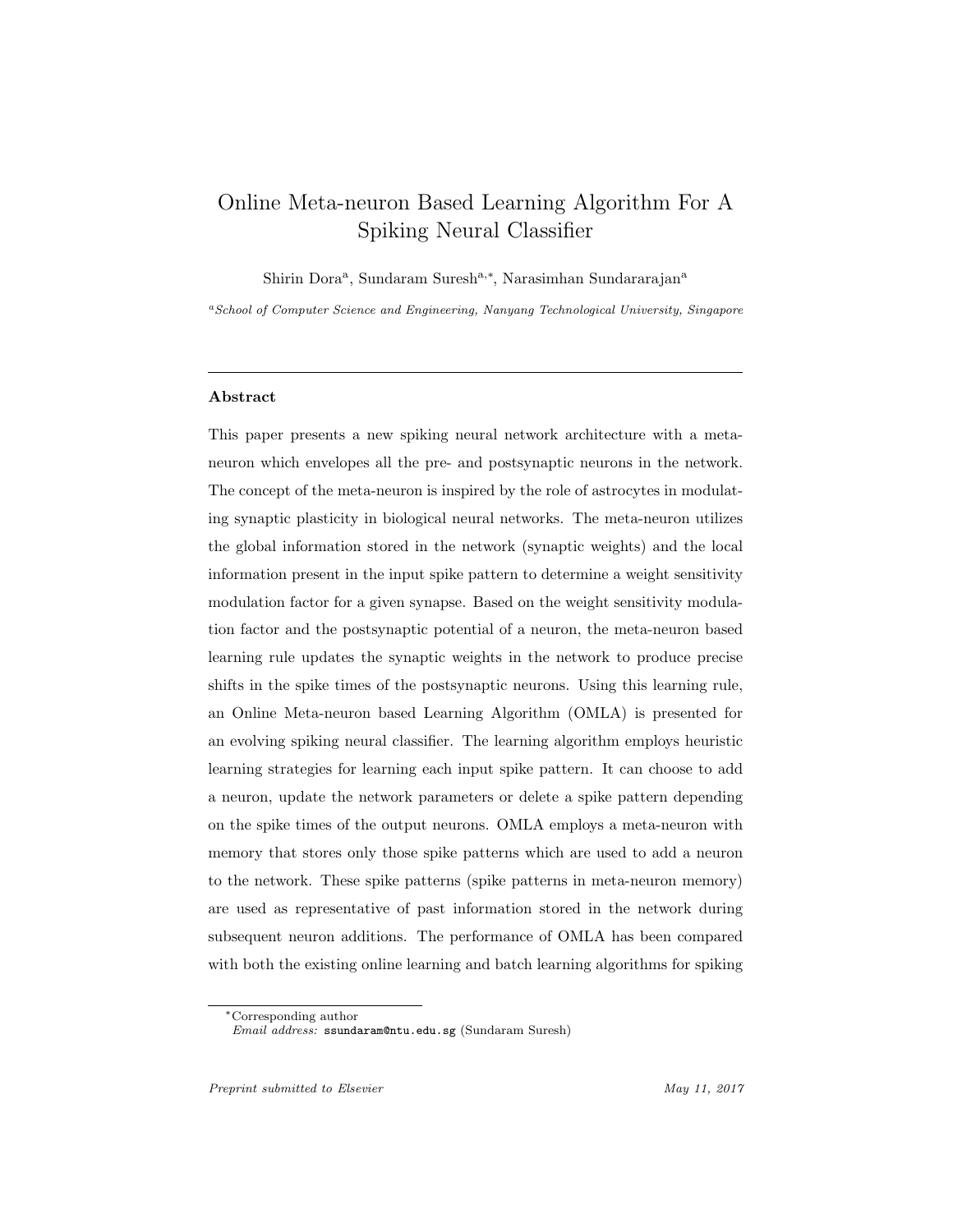neural networks using the UCI machine learning benchmark data sets. The statistical comparison clearly indicates that the OMLA performs better than other existing online learning algorithms for spiking neural networks. Since, OMLA uses both, the global as well as the local information in the network, it is also able to perform better than other batch learning algorithms.

Keywords: Spiking neural networks, Evolving architecture, Meta-neuron, Pattern classification, Online Learning

### 1. Introduction

The neural circuitry in the brain is continuously updated to adapt the response of the neurons to future events. This property of the brain is termed as plasticity. It is the primary reason behind the ability of the brain to exhibit a wide range of functionalities and also for its eternal learning capabilities. These qualities have motivated the developments in the field of Spiking Neural Networks (SNNs) that try to emulate, both the behavioral and structural properties of the brain (biological neural networks).

SNNs are quite different from the earlier generations of artificial neural networks and as a result it is difficult to directly extend the existing neural network learning algorithms to SNNs. But, the ability of SNNs to mimic the feedforward sigmoidal neural networks [21] and their superior computational power in comparison to sigmoidal neurons [22] based networks have motivated researchers to develop new learning algorithms for SNNs. The mathematical models of spiking neural networks are closer to their biological counterparts, which encouraged researchers to look more deeply towards the learning phenomena observed in the brain.

Spike Timing Dependent Plasticity (STDP) [23, 7] is one of the most studied learning phenomenon observed in biological neural systems. It uses the temporal differences between the pre- and postsynaptic spike times for adapting the weights. This implies that STDP considers only the information that is locally available to a neuron for adapting the weights of the incoming synapses. In the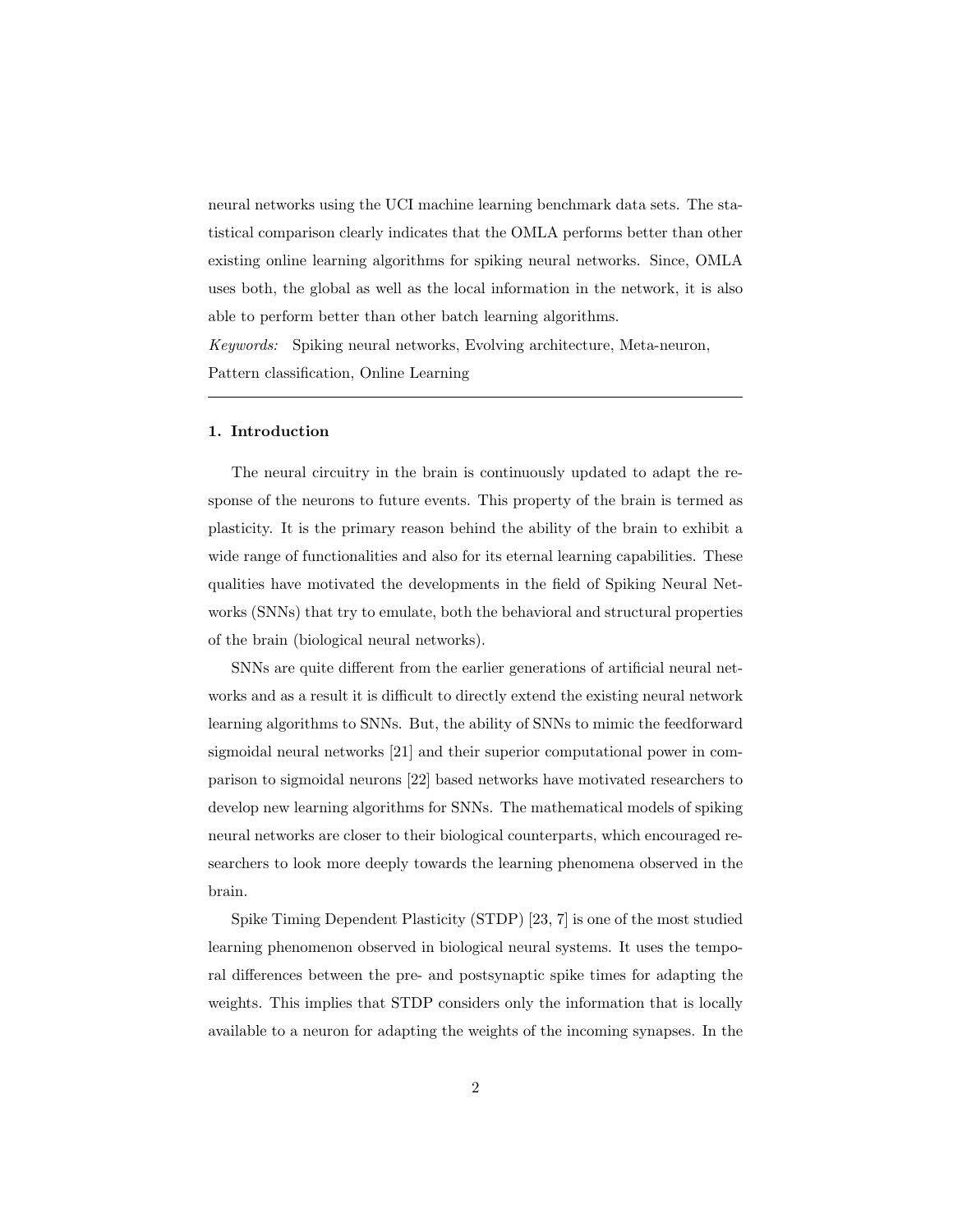absence of any counterbalancing mechanism, a local learning rule like STDP would act as a positive feedback loop for potentiated synapses, thereby leading to their further potentiation. This can lead to the creation of regions in the brain, which contain highly active dendrites at the expense of the regions having inactive dendrites [16]. Hence, there is a need to develop a learning algorithm which can overcome this problem.

It is well-known that the synapses in our brain are capable of simultaneously exhibiting multiple forms of plasticity [6]. For example, it has been reported in the neuroscience area that astrocytes are star-shaped cells found in the brain that form an envelope around the synapses connecting the neurons in the brain. They can also make contacts with up to 100,000 synapses at a given time [5, 17], thereby allowing them to intercept and process the information transmitted across these synapses [1, 24]. This allows the astrocyte cells to utilize the global information in the network for modulating the sensitivities of multiple synapses simultaneously [29].

Inspired by the roles of astrocytes, in this paper, we develop a spiking neural network architecture with a newly defined concept of a meta-neuron. The meta-neuron envelops the pre- and the postsynaptic neurons. Also, there exists bidirectional communication between the meta-neuron and the enveloped synapses. Based on the global information contained in the network (synaptic weights) and the local information present in a synapse (presynaptic spikes), the meta-neuron modulates the sensitivities of all the synapses in the network. Each synapse changes its weight based on the weight sensitivity modulation factor generated by the meta-neuron and the required change in the postsynaptic potential such that the postsynaptic neuron spikes at the desired time. This is referred to as the meta-neuron based learning rule. It is a generic learning rule that updates the weights of the postsynaptic neurons in one-shot to produce precise shifts in their spike times.

Since the meta-neuron based learning rule can determine the appropriate adjustments in the synaptic weights of a postsynaptic neuron in one-shot, we propose an Online Meta-neuron based Learning Algorithm (OMLA) for pattern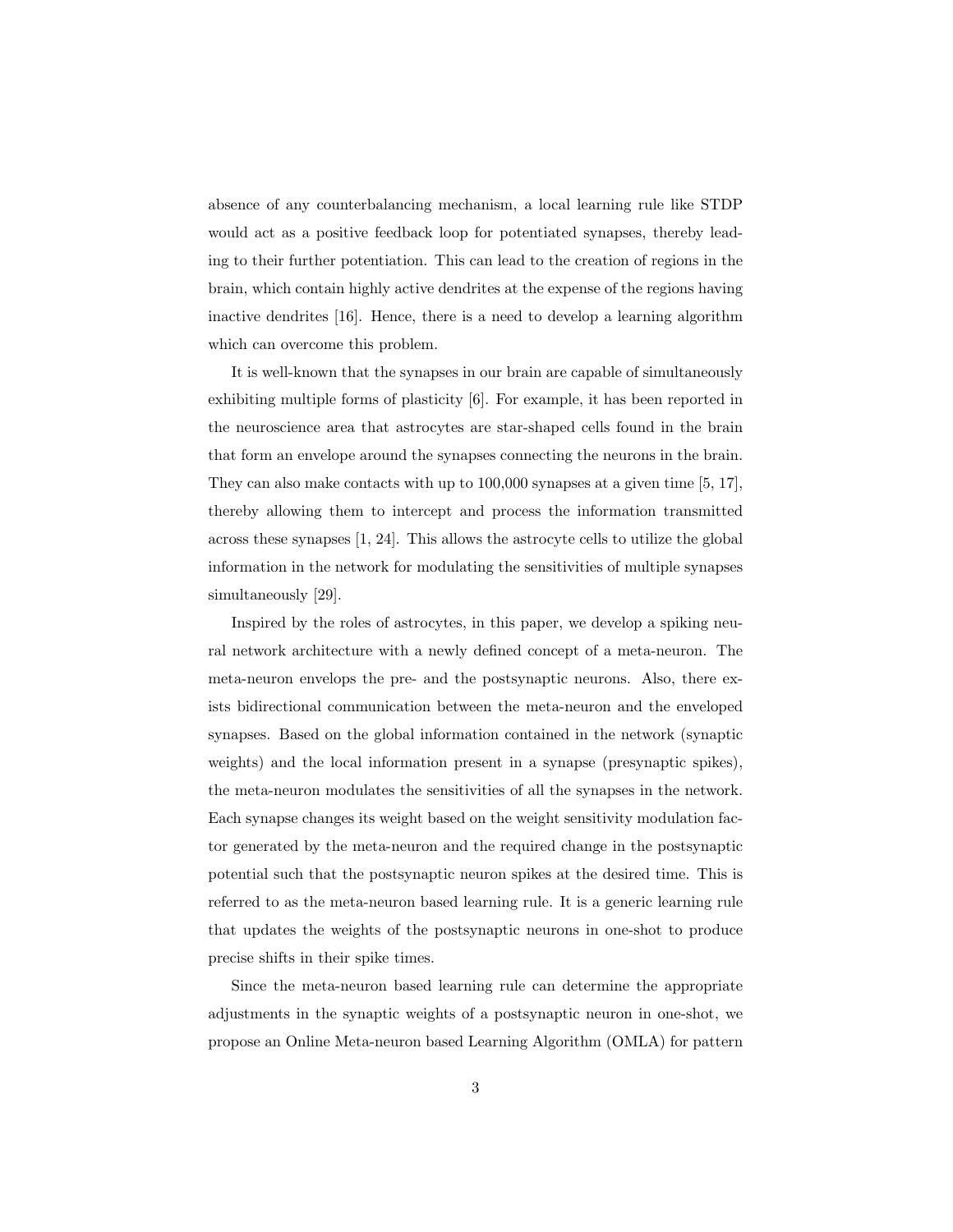classification problems that evolves the spiking neural network architecture and simultaneously adapts its synaptic weights. The learning algorithm employs three heuristic strategies to evolve the network and update the network parameters; they are the 'neuron addition strategy', the 'delete spike pattern strategy' and the 'parameter update strategy'. The appropriate learning strategy for a given spike pattern is selected based on the first spike generated by the output layer neurons. In case of neuron addition strategy, a new neuron is added to the network when the knowledge stored in the network is not sufficient to approximate the information present in the current input spike pattern. The weights of the newly added neuron are initialized to the normalized contributions of the corresponding input neurons for the current input spike pattern. Based on the initialized weights, the threshold of the new neuron is set as its postsynaptic potential at the target firing time. The spike patterns used by the learning algorithm to evolve the network (add a neuron) are also stored in meta-neuron memory. The learning algorithm uses these spike patterns as pseudo-inputs to efficiently capture the past knowledge while adding a neuron for a subsequent spike pattern. For the delete spike pattern strategy, the learning algorithm discards a spike pattern from the learning process when it is similar to the previously learned spike patterns. In the parameter update strategy, the synaptic weights are adapted using the meta-neuron based learning rule.

To illustrate the effect of the 'delete spike pattern strategy' and the metaneuron memory on the performance of OMLA, a study is conducted using the Ionosphere problem from the UCI machine learning repository [20]. As highlighted in a previous work [32], the study showed that deleting similar spike patterns improves the generalization performance of the learning algorithm. The study also showed that the performance of the learning algorithm is significantly better when meta-neuron memory is used for approximating the past knowledge. The Ionosphere problem is also used to analyze the impact of its algorithm parameters on the performance of the learning algorithm. Based on this study, guidelines have been suggested for setting the algorithm parameters to appropriate values.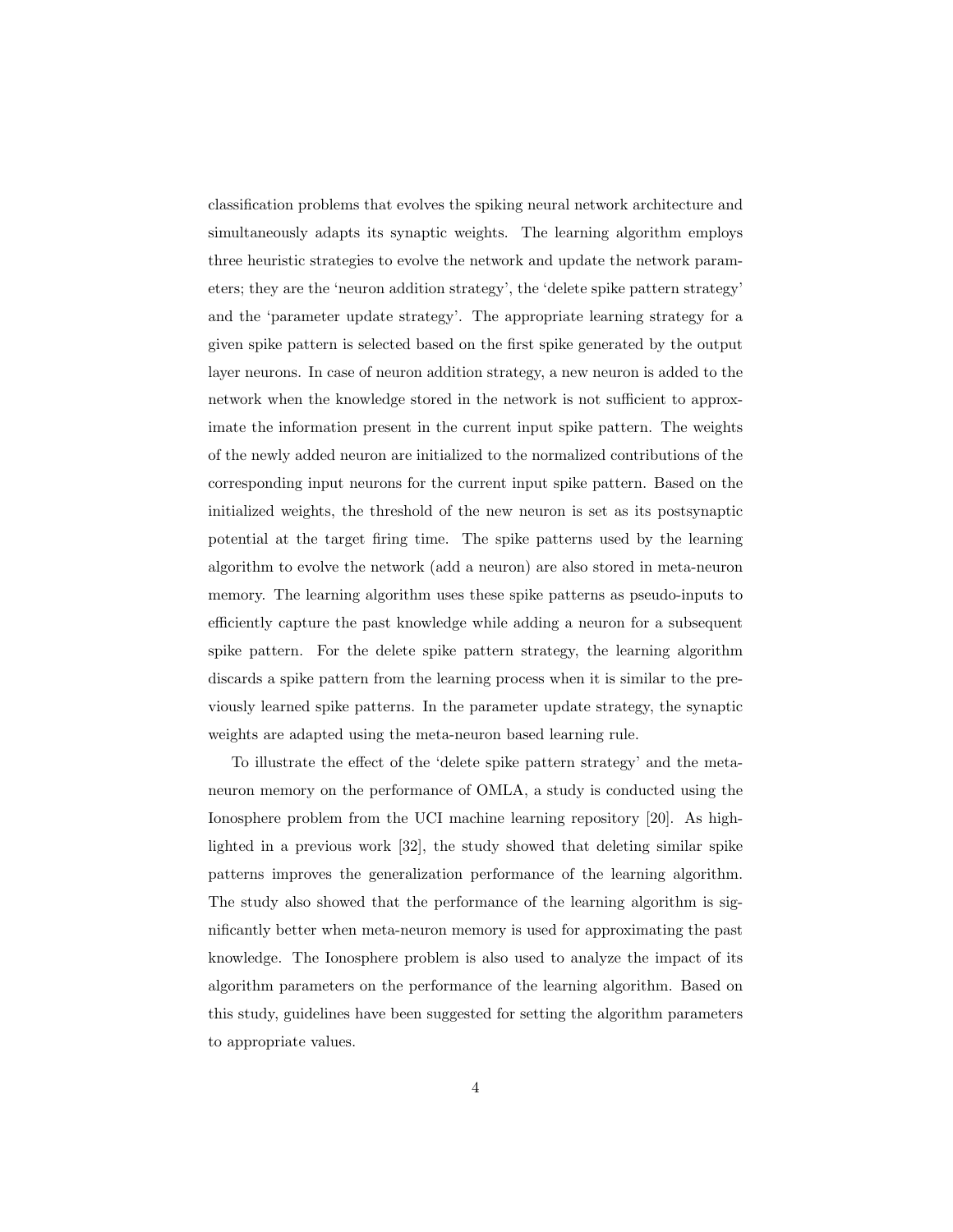A detailed comparison on multiple benchmark problems has also been done between the performance of OMLA and other existing online learning algorithms for SNNs, namely, online spiking neural network [35] and the online version of Self-Regulating Evolving Spiking Neural (SRESN) classifier [8]. The performance of OMLA has been statistically compared with the performance of other online learning algorithms using one-way ANOVA [13] test followed by a pairwise comparison using the Bonferroni test [11, 12]. The results of performance comparison indicate that OMLA performs better than the other online learning algorithms in a 95% confidence interval. For completeness, the performance of the OMLA is also compared with three well-known batch learning algorithms for SNNs, viz. SpikeProp [4] Synaptic Weight Association training (SWAT) [34] and the batch version of SRESN classifier. The performance of OMLA is better in comparison with batch learning algorithms as well as it utilizes both the local as well as global information in the network.

Rest of the paper is organized as follows. Section 2 provides a brief overview of the existing learning algorithms in the spiking neural network literature. Section 3 describes the newly introduced spiking neural network with a metaneuron. Section 4 presents the online meta-neuron based learning algorithm. Section 5 describes the working of the learning algorithm followed by the results of a detailed performance evaluation of the learning algorithm for multiple benchmark classification problems. Section 6 summarizes the conclusions from this study.

# 2. Related Works

Broadly, the existing spiking neural network learning algorithms for pattern classification problems can be classified into three major categories, namely, the gradient-descent based learning algorithms [4, 14], the rank order based learning algorithms [19, 10, 37, 8, 18] and the Spike Timing Dependent Plasticity (STDP) [23, 7] based algorithms [25, 30, 35, 34].

One of the earliest spiking neural network learning algorithm was the gra-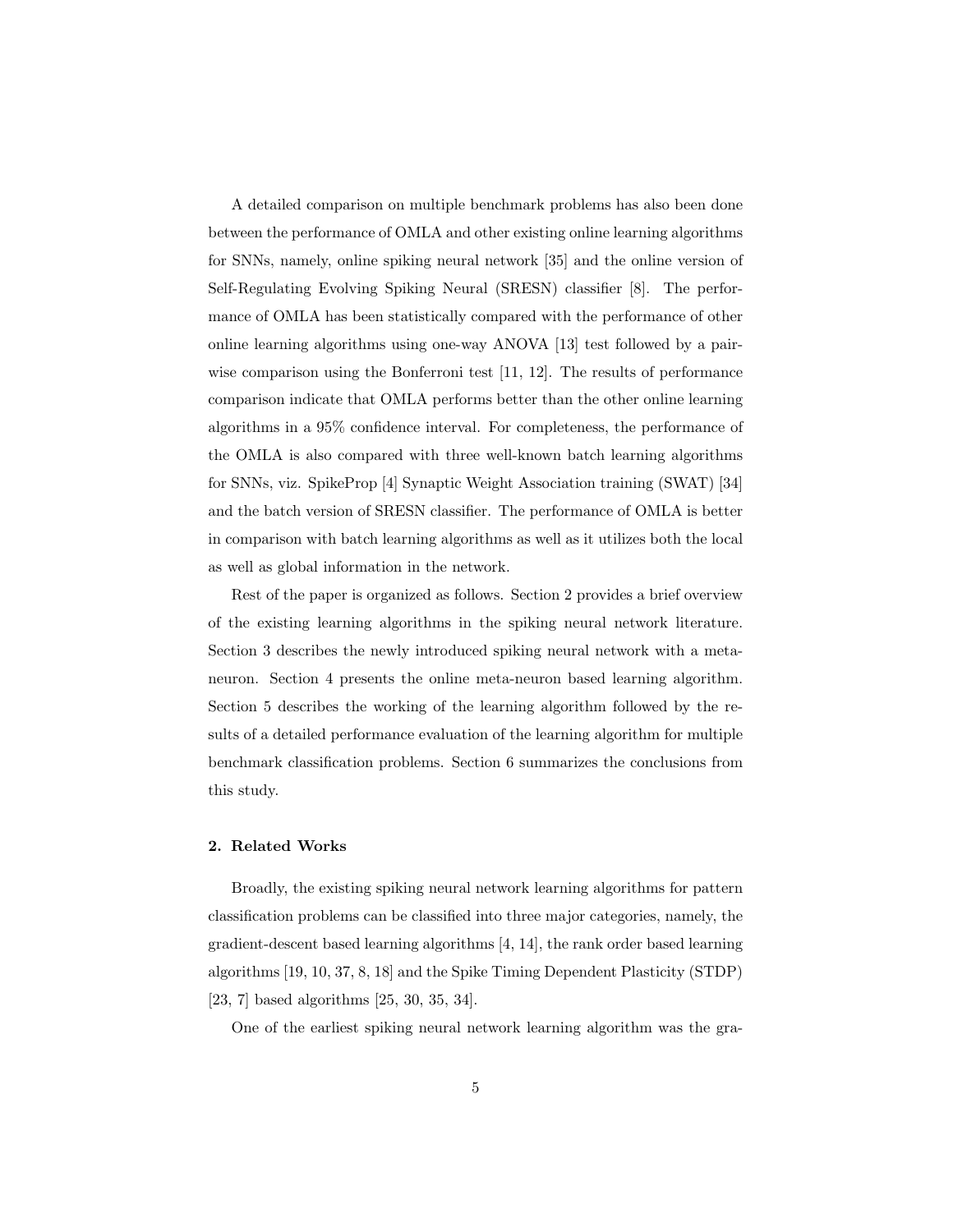dient based learning approach, called SpikeProp [4]. It was an extension of the traditional error back-propagation learning rule of feedforward networks to spiking neural networks. Chronotron [14] is another gradient based learning algorithm which estimates the synaptic weights by minimizing the distance between the actual and desired output spike trains. SpikeProp and Chronotron encode information using the precise time of the spikes. Rank order coding [28] is another coding strategy that encodes information using the order of the spikes. Due to the ability of rank order coding for faster information transmission [33] several learning algorithms have been developed for SNNs using rank order coding [19, 9, 10]. It is a non-local encoding technique, but it allows the network to learn the knowledge present in the spike patterns in one-shot. On the other hand, spike timing dependent plasticity is a local learning technique considered to be the phenomenon behind learning in biological neural systems. It has been the basis of many learning algorithms for SNNs [25, 35, 34].

Remote Supervised Method [25] employs a combination of Spike Timing Dependent Plasticity (STDP) and anti-spike timing dependent plasticity for updating the weights in a spiking neural network. In [35], STDP along with an unsupervised Hebbian like learning rule was used to train a network with a single evolving hidden layer in an online framework. Similar to other Hebbian learning mechanisms, STDP is also inherently unstable due to its local nature [26, 15]. It can form a positive feedback loop between a neuron and its dendrites leading to further potentiation of potentiated synapses [16]. This may result in an unbalanced distribution of weights. Synaptic Weight Association Training (SWAT) [34] combined STDP with Bienenstock Cooper Munro [3] learning rule to overcome the unstable nature of STDP. But, the update rule for SWAT does not utilize the global information stored in the network. As a result, SWAT may not produce precise shifts in the spike times of the output neurons.

In the next section, a new spiking neural network architecture and its learning rule are presented that can precisely shift the spike times of the postsynaptic neurons by performing a one-shot update of the synaptic weights in the network.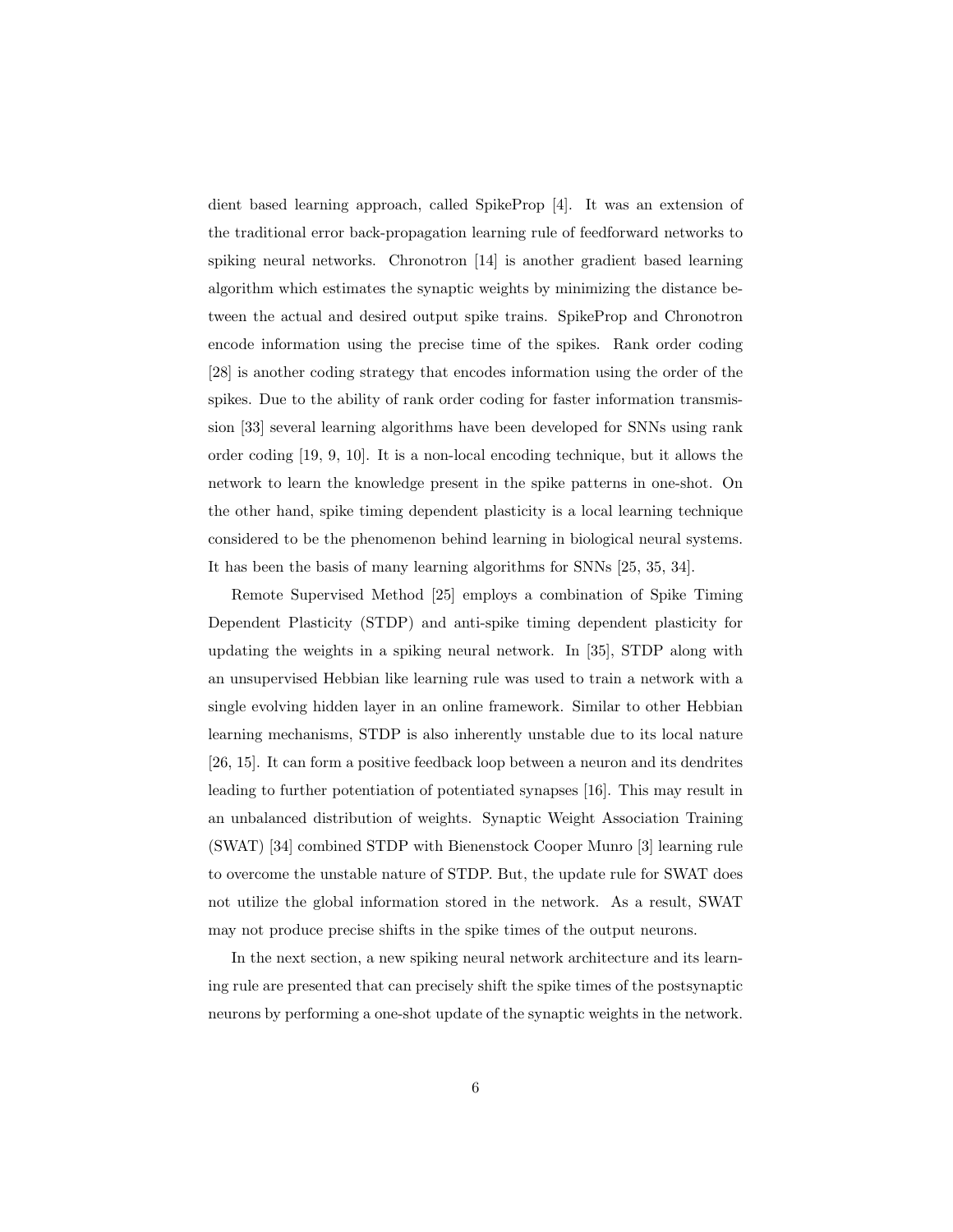## 3. Spiking Neural Network with a Meta-neuron

In this section, the architecture and the learning rule for a Spiking Neural Network (SNN) with a meta-neuron are described. The concept of the metaneuron is inspired by the heterosynaptic plasticity induced by astrocyte cells in biological systems. Astrocyte cells can be simultaneously connected to multiple synapses [5, 17] which allows them to intercept the activities on the connected synapses and modulate their plasticity [1, 24]. This form of heterosynaptic plasticity demonstrated by astrocytes provides a good mechanism to consider the global information present in the network while updating synaptic weights.

The ideas presented in this section are applicable to a network with multiple postsynaptic neurons. But, for better understanding, let us consider a SNN that consists of m presynaptic neurons connected to a single postsynaptic neuron. The presynaptic neurons in the network are also connected to a single metaneuron which allows the meta-neuron to access the local information present in the input spike trains. Further, the meta-neuron can access the global information stored in the network as synaptic weights of the postsynaptic neuron. Figure 1 shows the architecture of a spiking neural network with a meta-neuron.

The SNN is presented with m-dimensional spike patterns represented by  $\mathbf{x} = \{x_1, \dots, x_i, \dots, x_m\}$  at intervals of time T, where T is termed as the simulation interval for one spike pattern. Here,  $x_i = \{t_i^{(1)}, \cdots, t_i^{(g)}, \cdots, t_i^{(G_i)}\}$ is the spike train, with  $G_i$  spikes, generated by the  $i^{th}$  presynaptic neuron. The unweighted Postsynaptic Potential (PSP) induced by the  $g^{th}$  spike generated by the  $i^{th}$  presynaptic neuron at time t is given by  $\epsilon(t-t_i^{(g)})$ . In this paper,  $\epsilon(.)$ has been modelled using the spike response function [4], given by

$$
\epsilon(s) = \frac{s}{\tau} \exp\left(1 - \frac{s}{\tau}\right) \tag{1}
$$

where  $\tau$  is the time constant for the neuron and is set to 3 ms. Based on the PSPs induced by the individual presynaptic neurons, the PSP  $(v)$  of the postsynaptic neuron at time  $t$  is given by

$$
v(t) = \sum_{i} \sum_{g} w_i \epsilon(t - t_i^{(g)})
$$
\n(2)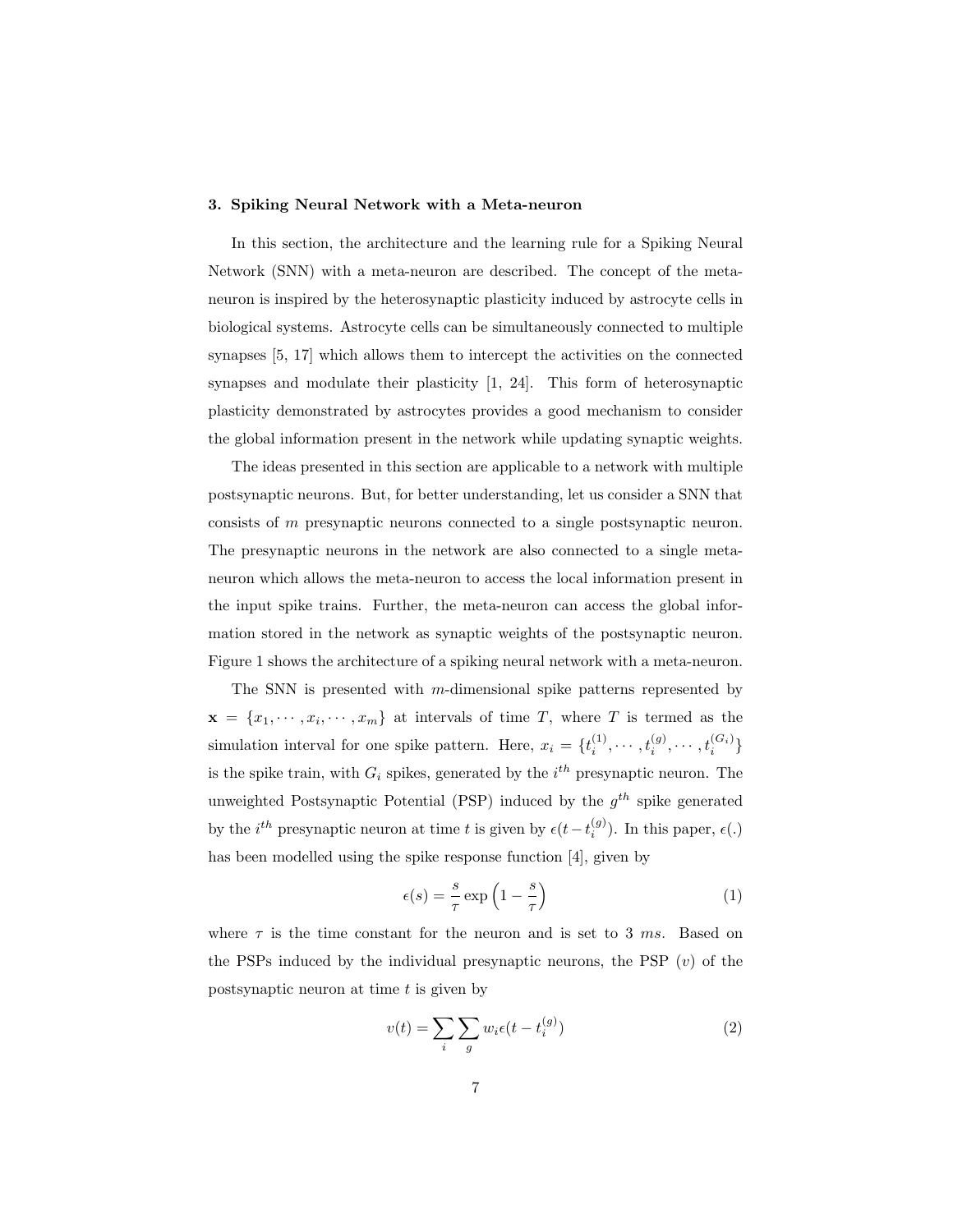

Figure 1: Architecture of a two layered spiking neural network with a meta-neuron. The SNN has m presynaptic neurons connected to a single postsynaptic neuron. The presynaptic neurons are also connected to the meta-neuron, which allows the meta-neuron to access the local information present in the input spike train on a particular synapse. The meta-neuron can also access the global information (synaptic weights) stored in the network, represented by the oblique arrow from the meta-neuron across the network.

where  $w_i$  is the weight of the synapse between the  $i^{th}$  presynaptic neuron and the postsynaptic neuron. The postsynaptic neuron generates a spike whenever its PSP reaches a threshold  $\theta$  and immediately after generating a spike, the PSP of the postsynaptic neuron is reset to zero. The output of the postsynaptic neuron is a spike train  $\hat{y} = \{\hat{t}^{(1)}, \dots, \hat{t}^{(f)}, \dots\}$ . The objective of the learning rule is to closely capture the functional relationship between the input spike patterns and the desired output spike patterns. For this purpose, the weights of the postsynaptic neuron are updated for each spike generated by the postsynaptic neuron individually. Suppose  $t^{(f)}$  represents the desired time of the  $f^{th}$  spike generated by the postsynaptic neuron then the learning rule performs a one-shot update of the weights of the postsynaptic neuron such that it generates a spike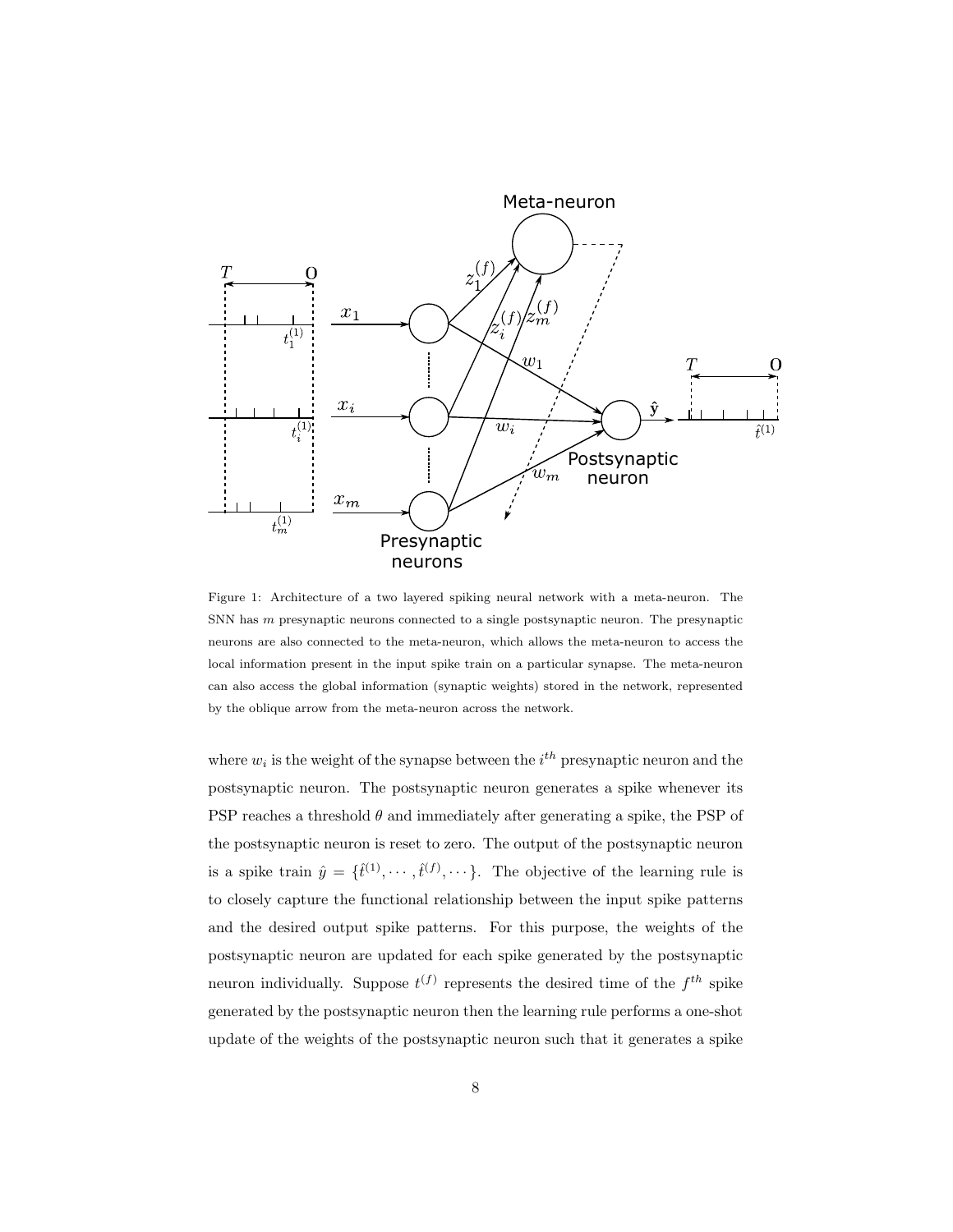precisely at  $t^{(f)}$ .<sup>1</sup>

To ensure that the postsynaptic neuron generates a spike at  $t^{(f)}$  for the current spike pattern  $(x)$ , its weights should be updated such that its PSP is equal to  $\theta$  at  $t^{(f)}$ . Thus, the required change in PSP  $(\Delta v^{(f)})$  of the postsynaptic neuron is given by

$$
\Delta v^{(f)} = \theta - v(t^{(f)})\tag{3}
$$

Since only the presynaptic spikes in the interval  $\Gamma = [\hat{t}^{(f-1)}, t^{(f)}]$  will contribute to a postsynaptic spike at  $t^{(f)}$ , the weights of the postsynaptic neuron are updated such that

$$
\sum_{i} \sum_{t_i^{(g)} \in \Gamma} \Delta w_i \epsilon(t^{(f)} - t_i^{(g)}) = \Delta v^{(f)} \tag{4}
$$

where  $\Delta w_i$  is the change in the synaptic weight of the connection between the  $i<sup>th</sup>$  presynaptic neuron and the postsynaptic neuron. The weight update using Equation (4) ensures that the postsynaptic neuron generates a spike precisely at  $t^{(f)}$ .

In a given learning step (for a particular postsynaptic spike), the value of  $\Delta w_i$ depends on the contribution of the particular presynaptic neuron towards the required change in PSP  $(\Delta v^{(f)})$ . For this purpose, the meta-neuron estimates a weight sensitivity modulation factor for the synapses in the network which is used to determine the proportion of  $\Delta v^{(f)}$  that is contributed by a given presynaptic neuron. It uses both local and global information to compute its weights  $(\mathbf{z}^{(f)} = [z_1^{(f)}, \cdots, z_i^{(f)}, \cdots, z_m^{(f)}])$  and determine the weight sensitivity modulation factor  $(M_i^{(f)})$  for each synapse of the postsynaptic neuron.

Based on the required change in PSP (Equation (3)) and the weight sensitivity modulation factor  $(M_i^{(f)})$  of a synapse, the weights of the postsynaptic

<sup>&</sup>lt;sup>1</sup>It is possible that the number of desired spikes  $(F)$  and the number of actual spikes  $(\hat{F})$ generated by the postsynaptic neuron are not equal. In this case, the following convention is used to update the synaptic weights of the postsynaptic neuron. When  $\hat{F} \leq F$ , the time of the missing actual spikes is set to  $(T + \delta)$  and in case  $\hat{F} > F$ , the desired time of extra spikes generated by the postsynaptic neuron is set to  $(T + \delta)$ . Here,  $\delta > 0$  is a small positive number and a spike time of  $(T + \delta)$  implies an absence of spike in the simulation interval.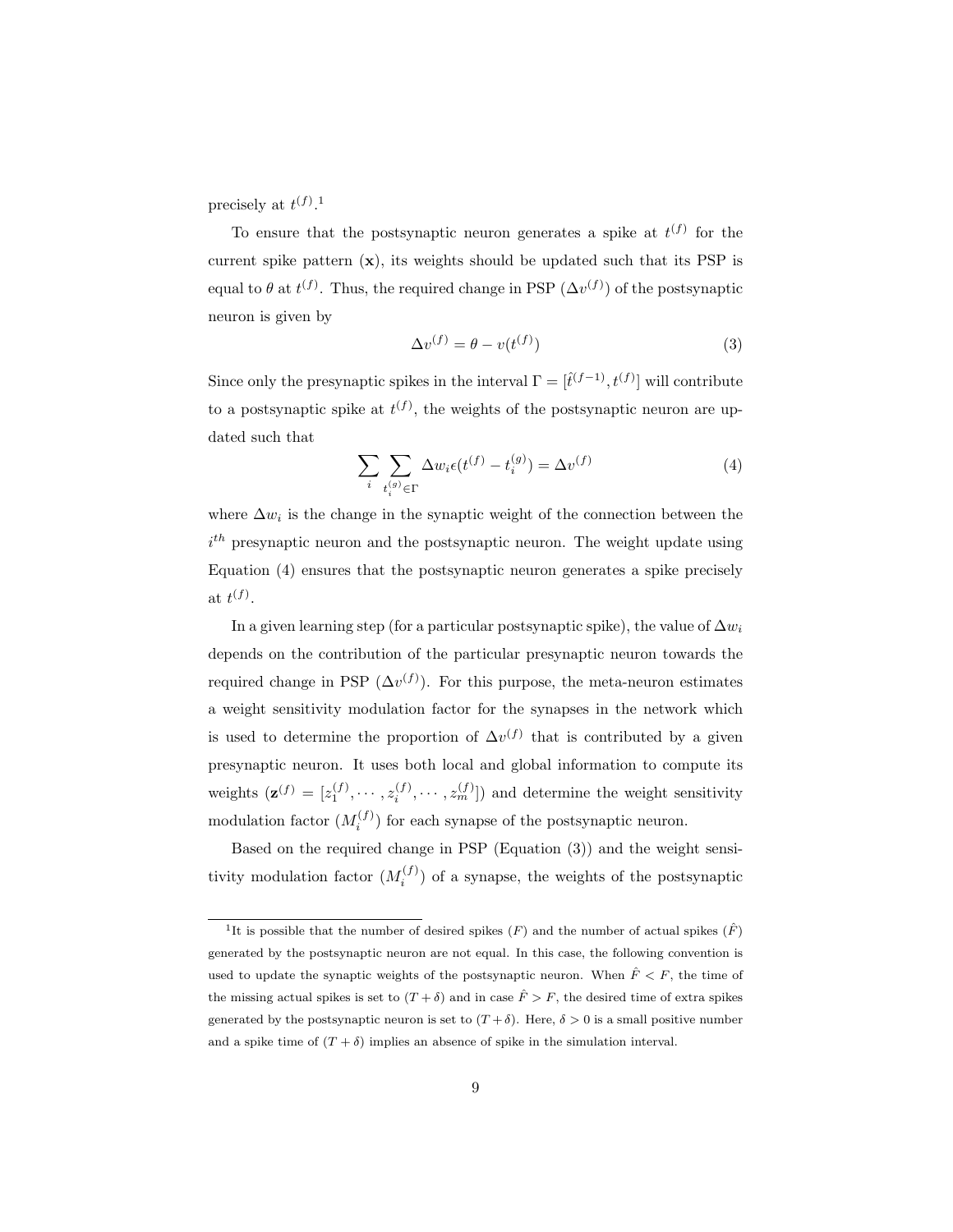neuron are updated using the meta-neuron based learning rule which is given by

$$
\Delta w_i = M_i^{(f)} \frac{\Delta v^{(f)}}{\sum_{t_i^{(g)} \in \Gamma} \epsilon(t^{(f)} - t_i^{(g)})}, \qquad i \in \{1, \cdots, m\}
$$
 (5)

Here,  $M_i^{(f)}$  is computed by the meta-neuron as the ratio of the PSP induced by the *i*<sup>th</sup> presynaptic neuron at  $t^{(f)}$  and the total PSP of the meta-neuron at  $t^{(f)}$ , i.e.,

$$
M_i^{(f)} = \frac{\sum_{t_i^{(g)} \in \Gamma} z_i^{(f)} \epsilon(t^{(f)} - t_i^{(g)})}{\sum_i \sum_{t_i^{(g)} \in \Gamma} z_i^{(f)} \epsilon(t^{(f)} - t_i^{(g)})}, \qquad i \in \{1, \cdots, m\}
$$
(6)

where  $z_i^{(f)}$  is the weight of the synapse between the  $i^{th}$  presynaptic neuron and the meta-neuron. The meta-neuron sets its weights by comparing the information present in a given input spike train with the knowledge stored in the corresponding synaptic weight. In a given learning step, the synaptic weight of the connection between the  $i^{th}$  presynaptic neuron and the meta-neuron is set as

$$
z_i^{(f)} = \begin{cases} u_i^{(f)}(t^{(f)}) - w_i & \text{if } u_i^{(f)}(t^{(f)}) > w_i \\ 0 & \text{otherwise} \end{cases} \qquad i = 1, \cdots, m \qquad (7)
$$

Here,  $u_i^{(f)}$  represents the knowledge present in the input spike train generated by the  $i^{th}$  presynaptic neuron. It is termed as the normalized PSP induced by the  $i^{th}$  presynaptic neuron at  $t^{(f)}$  and is given by

$$
u_i^{(f)}(t^{(f)}) = \frac{\sum_{t_i^{(g)} \in \Gamma} \epsilon(t^{(f)} - t_i^{(g)})}{\sum_i \sum_{t_i^{(g)} \in \Gamma} \epsilon(t^{(f)} - t_i^{(g)})}
$$
(8)

It can be observed from Equation (7) that the meta-neuron weights are initialized to zero for a synapse when the normalized PSP of the corresponding input neuron for the current spike pattern  $(\mathbf{x})$  at  $(t^{(f)})$  is lower than its existing weight. The input neurons whose weights are initialized to zero will have a weight sensitivity modulation factor of zero and, hence, their weights are not updated. The selective update mechanism of the meta-neuron based learning rule is similar to the selective regulation of synaptic plasticity exhibited by the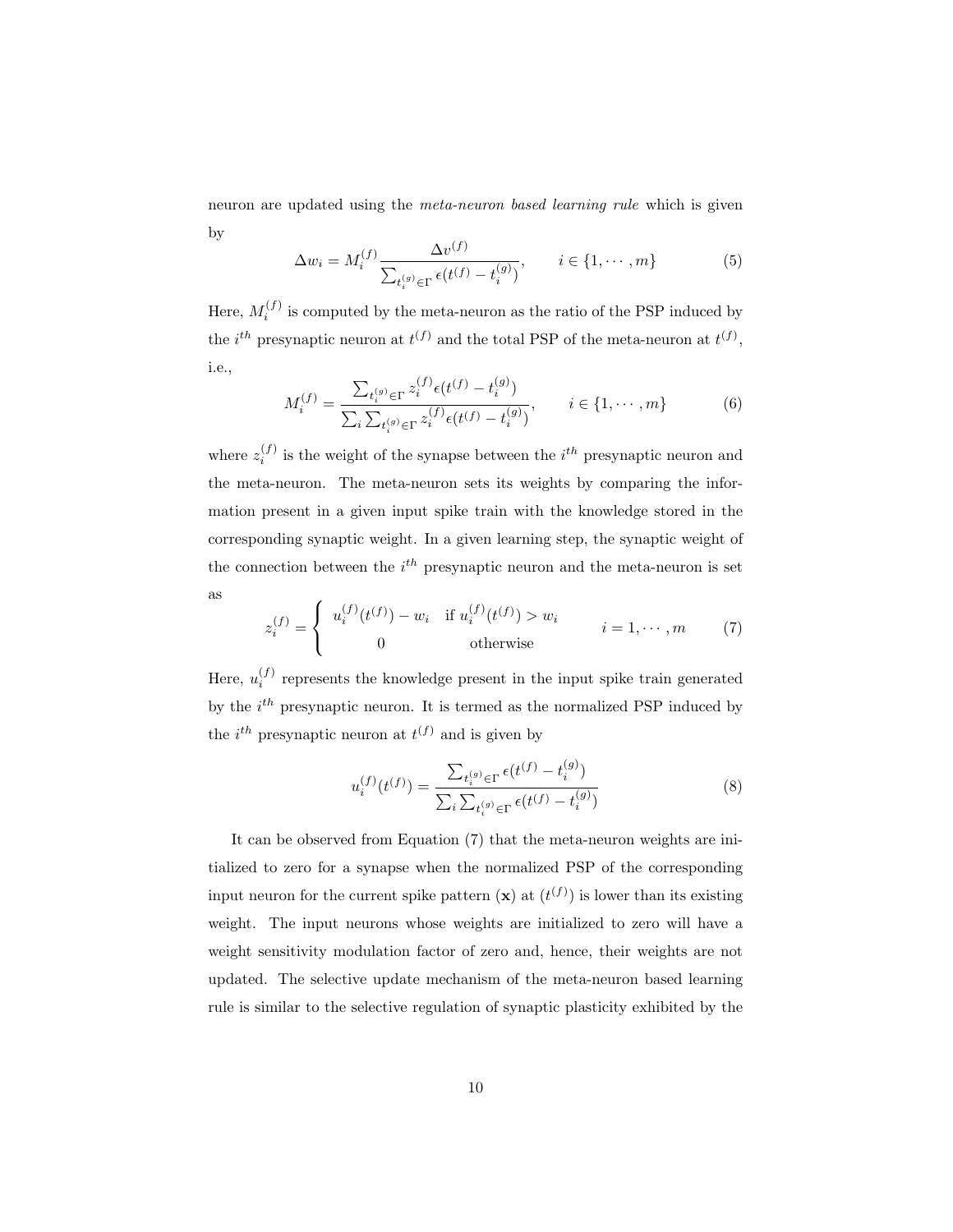astrocytes in the brain. This selective approach to modulating synaptic plasticity prevents a continuous increase in the weights of the potentiated synapses that is induced by STDP [16].

The intuitive motivation for computing  $M_i^{(f)}$  using Equation (6) is to produce a higher change in the weight of the synapse when higher PSP is contributed by the corresponding presynaptic neuron. Further, the computation of  $M_i^{(f)}$  using Equation (6) ensures that  $M_i^{(f)}$  always lies in the interval [0, 1] and  $\sum_i M_i^{(f)} = 1$ . This guarantees that the weight update results in a change of  $\Delta v^{(f)}$  in the PSP of the postsynaptic neuron at  $t^{(f)}$ , thereby ensuring that the postsynaptic neuron generates a spike precisely at  $t^{(f)}$ .

The meta-neuron based learning rule (Equation (5)) is a generic learning rule that utilizes the local and global information in the network to perform a oneshot weight update of the synapses in the network such that the spike times of the postsynaptic neuron are precisely shifted. This property of the meta-neuron based learning rule makes it suitable for online learning. Further, determining the minimal structure required to approximate the relationship between the input and output spike patterns is a challenge in a spiking neural network. Hence, in the next section, we propose an online meta-neuron based learning algorithm for an evolving spiking neural classifier that employs the meta-neuron based learning rule to update the synaptic weights in the network.

# 4. Online Meta-neuron based Learning Algorithm for Pattern Classification Problems

In this section, an Online Meta-neuron based Learning Algorithm (OMLA) for a two layered evolving spiking neural network for pattern classification problems is developed. OMLA learns from input spike patterns in an online manner i.e. training spike patterns are presented to the network one-by-one and only once. The aim of the learning algorithm is to closely approximate the relationship between the input spike patterns and the corresponding class labels and evolve the network structure automatically. The predicted class for a given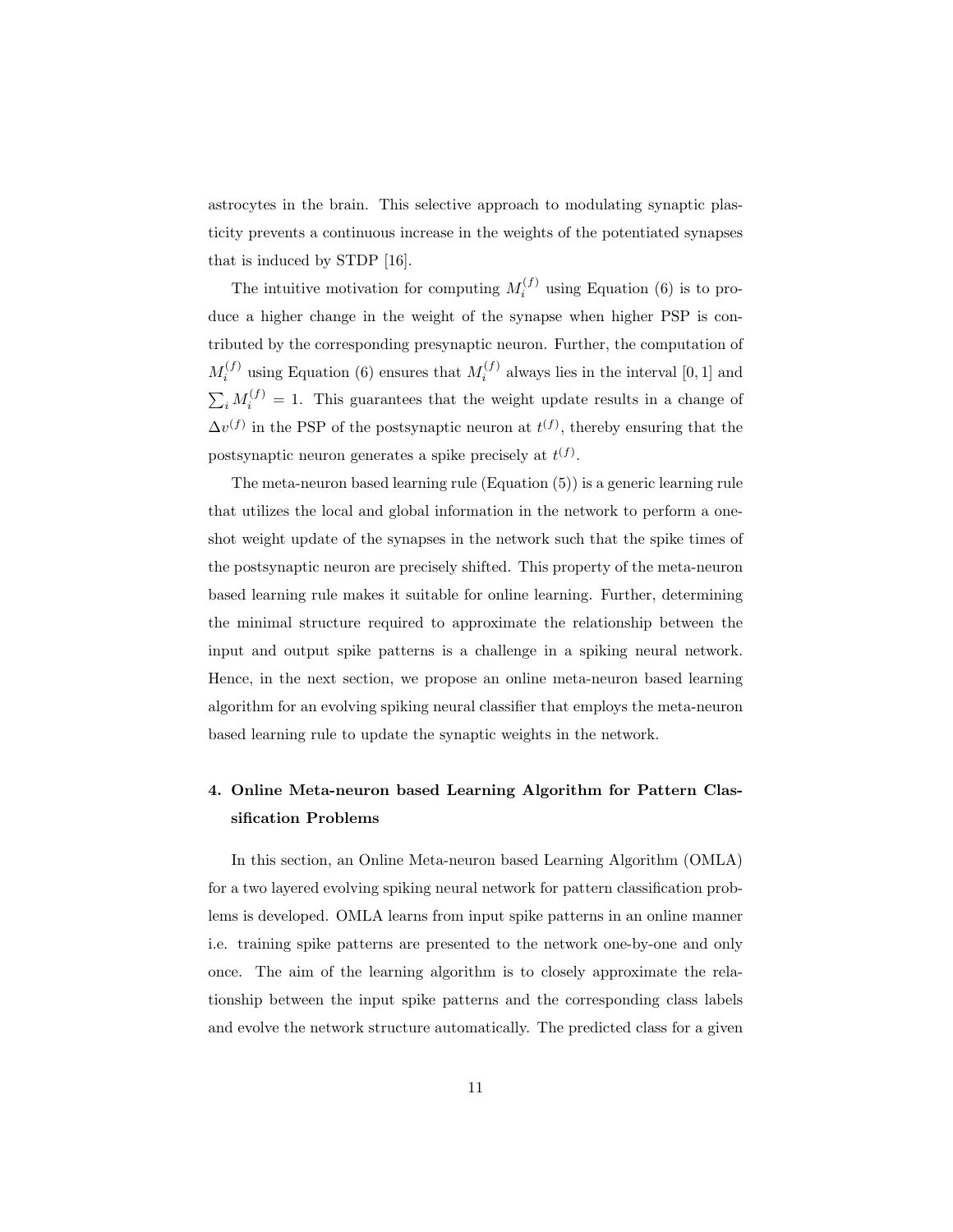spike pattern is determined based on the class association of that output neuron which spikes first (output neuron having a minimum latency). As a result, there is a need to encode the true class label in the form of a spike pattern. Since latency of the neuron is used to determine the class label, the learning algorithm trains the network to generate the first spike for a given spike pattern at the target firing time. The target firing time for a neuron belonging to the true class is set to a fixed time instant in the simulation interval, denoted by  $T_{ID}$ . For other class neurons, the target firing time is set to  $T + \delta$ , which implies that other class neurons should not generate a spike within the simulation interval.

OMLA utilizes the meta-neuron based learning rule as given in Equation (5) to learn and evolve the network in an online framework. It chooses one of the three different heuristic strategies, namely, 'neuron addition strategy', 'delete spike pattern strategy' or 'parameter update strategy' for learning a given input spike pattern. The suitable learning strategy is chosen based on the current input spike pattern and the knowledge present in the network. A similar self-regulated learning approach has been previously used in the Self-Regulating Evolving Spiking Neural (SRESN) classifier [8] which uses rank order learning to update the synaptic weights in a batch learning environment. Different from the SRESN classifier, OMLA learns from each spike pattern in one-shot using the meta-neuron based learning rule.

For an efficient approximation of the functional relationship between the input spike patterns and their class labels, the input spike patterns have to be presented to the network multiple times. To overcome this problem in online learning, OMLA employs a meta-neuron with memory that stores the spike patterns used to add new neurons to the network. While adding a neuron for a subsequent spike pattern, these pseudo-inputs (spike patterns in meta-neuron memory) are used by the learning algorithm for a better approximation of the past knowledge stored in the network.

Without loss of generality, it is assumed that the network has  $K$  output neurons, which were added while learning the spike patterns  $x_1, \dots, x_k, \dots, x_K$ . At this juncture, the meta-neuron's memory will contain these spike patterns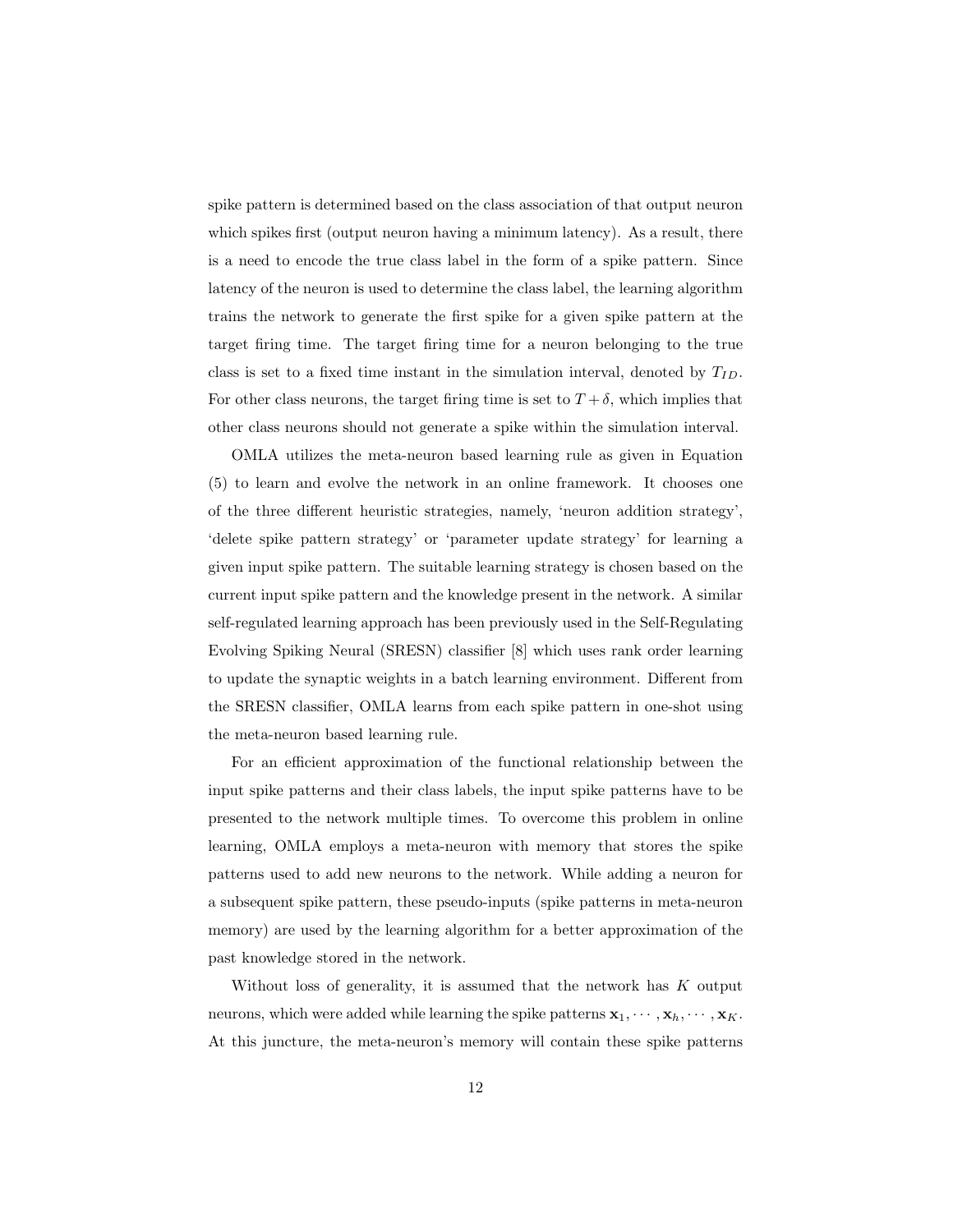that have been used to add the K neurons. Next, the current spike pattern  $x$ from class c is presented to the network for learning.

In the following discussion, CC (CC implies correct class) is used to represent the output neuron having minimum latency from class c. Suppose  $c_i$  is the class associated with the  $j<sup>th</sup>$  output neuron, then the neuron  $CC$  is given by

$$
CC = \underset{j, c_j = c}{\operatorname{argmin}} \hat{t}_j^{(1)} \tag{9}
$$

Similarly, MC is used to represent the output neuron with minimum latency from any other class, given as

$$
MC = \underset{j, c_j \neq c}{\text{argmin}} \hat{t}_j^{(1)} \tag{10}
$$

Since the learning algorithm uses only the first spike for learning and prediction, the discussion below uses  $\hat{t}_j$  (instead of  $\hat{t}_j^{(1)}$ ) and  $t_j$  (instead of  $t_j^{(1)}$ ) to represent the actual and desired times of first spike generated by the  $j<sup>th</sup>$  output neuron. Further, the normalized PSP induced by the  $i<sup>th</sup>$  presynaptic neuron is denoted by  $u_i$  (instead of  $u_i^{(1)}$ ). Next, the different learning strategies employed by the learning algorithm are given in detail.

• Neuron addition strategy: In this strategy, a new neuron is added to the network when the current spike pattern contains a significant amount of new knowledge. For this purpose, the learning algorithm considers the time interval between  $T_{ID}$  and  $\hat{t}_{CC}$ . A high value of this time interval  $(T_{ID} << \hat{t}_{CC})$  implies that the knowledge stored in the network is not sufficient to approximate the current input spike pattern and hence, a new neuron is added to the network. A fixed time instant  $T_n \in [T_{ID}, T]$  is used as a threshold for  $\hat{t}_{CC}$  to develop a heuristic criterion for this strategy, given as

**If** 
$$
\hat{t}_{CC} > T_n
$$
  
**Then** a neuron is added to the network\t(11)

where  $T_n$  is given by

$$
T_n = \alpha_n T + (1 - \alpha_n) T_{ID} \tag{12}
$$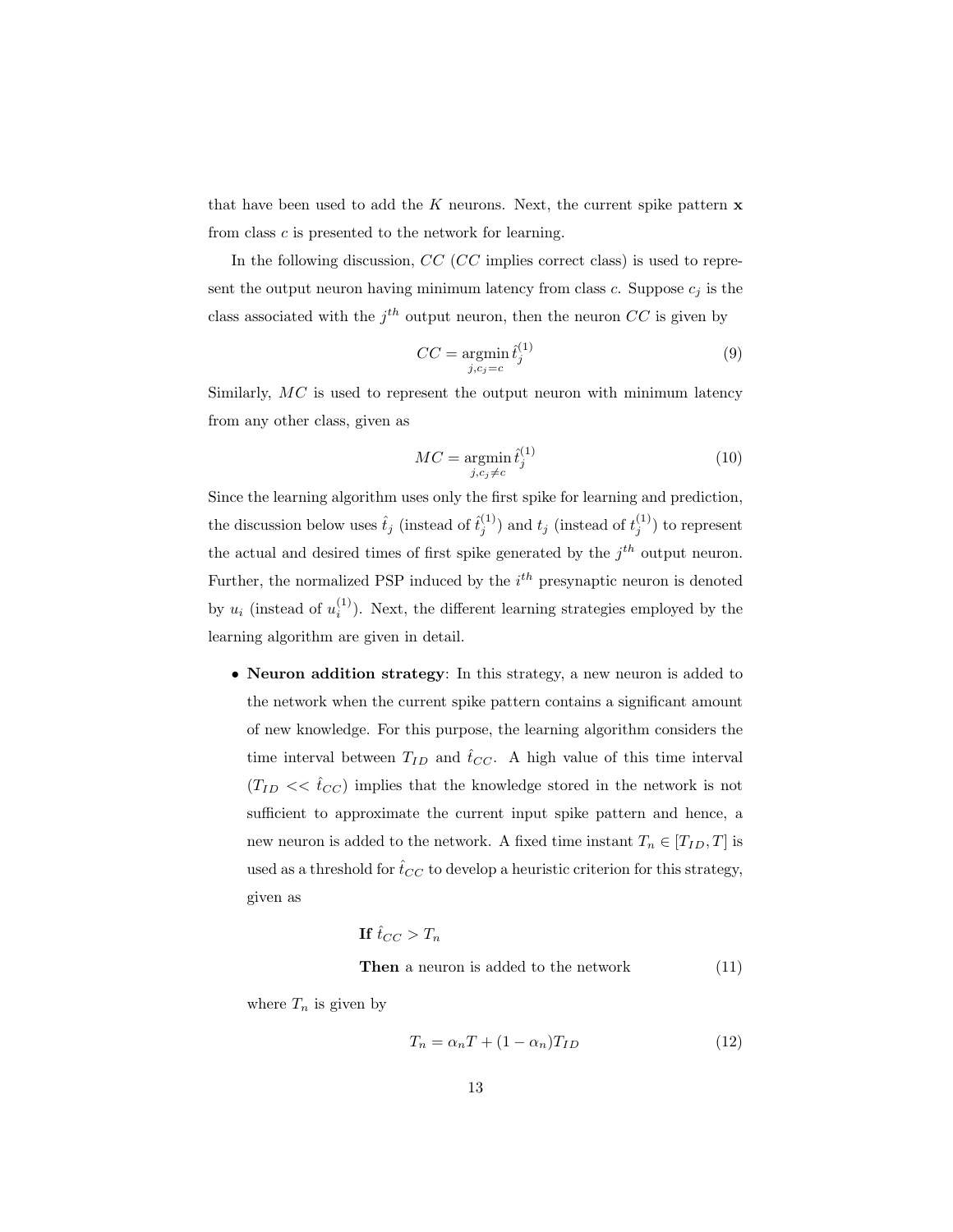Here,  $\alpha_n$  is termed as novelty threshold and is always set to a value in the interval [0, 1]. If its value is set closer to zero, the learning algorithm adds a neuron to the network for each input spike pattern resulting in overfitting. If it is set closer to one, the learning algorithm adds too few neurons to the network, resulting in an imprecise model of the data. It should be set to a value closer to one, to ensure proper generalization of the trained network on unseen spike patterns. A suitable range for initializing  $\alpha_n$  is  $[0.7, 1]$ .

The weight of the synapse between the  $i^{th}$  input neuron and the newly added neuron is initialized according to the normalized PSP (Equation (8)) induced by the *i*<sup>th</sup> input neuron at  $T_{ID}$ . Hence, the weights  $(\mathbf{w}_{(K+1)} =$  $[w_{1(K+1)}, \cdots, w_{i(K+1)}, \cdots, w_{m(K+1)}])$  of a newly added neuron are given as

$$
w_{i(K+1)} = u_i(T_{ID})
$$
\n(13)

The threshold  $(\theta_{(K+1)})$  for the neuron is initialized as

$$
\theta_{(K+1)} = \sum_{i} \sum_{g} w_{i(K+1)} \epsilon(T_{ID} - t_i^{(g)}) \tag{14}
$$

The learning algorithm considers the spike patterns used to evolve the network (spike patterns stored in meta-neuron memory) as pseudo-inputs representing the past knowledge stored in the network. These pseudoinputs are used to update the weights of the newly added neuron, such that it closely approximates the past knowledge stored in the network.

Suppose  $\hat{t}_{K+1}^{[h]}$  is the time of the first spike generated by the  $(K+1)^{th}$ neuron for the  $h^{th}$  spike pattern in the meta-neuron memory. When  $\hat{t}_{K}^{[h]}$  $K+1$ is closer to  $\hat{t}_h^{[h]}$  $\binom{[n]}{h}$ , the weights of the newly added neuron are updated such that it fires late for spike patterns from the class  $c_h$ . For this purpose, a fixed time duration,  $T_m$  is used to develop a criterion for updating the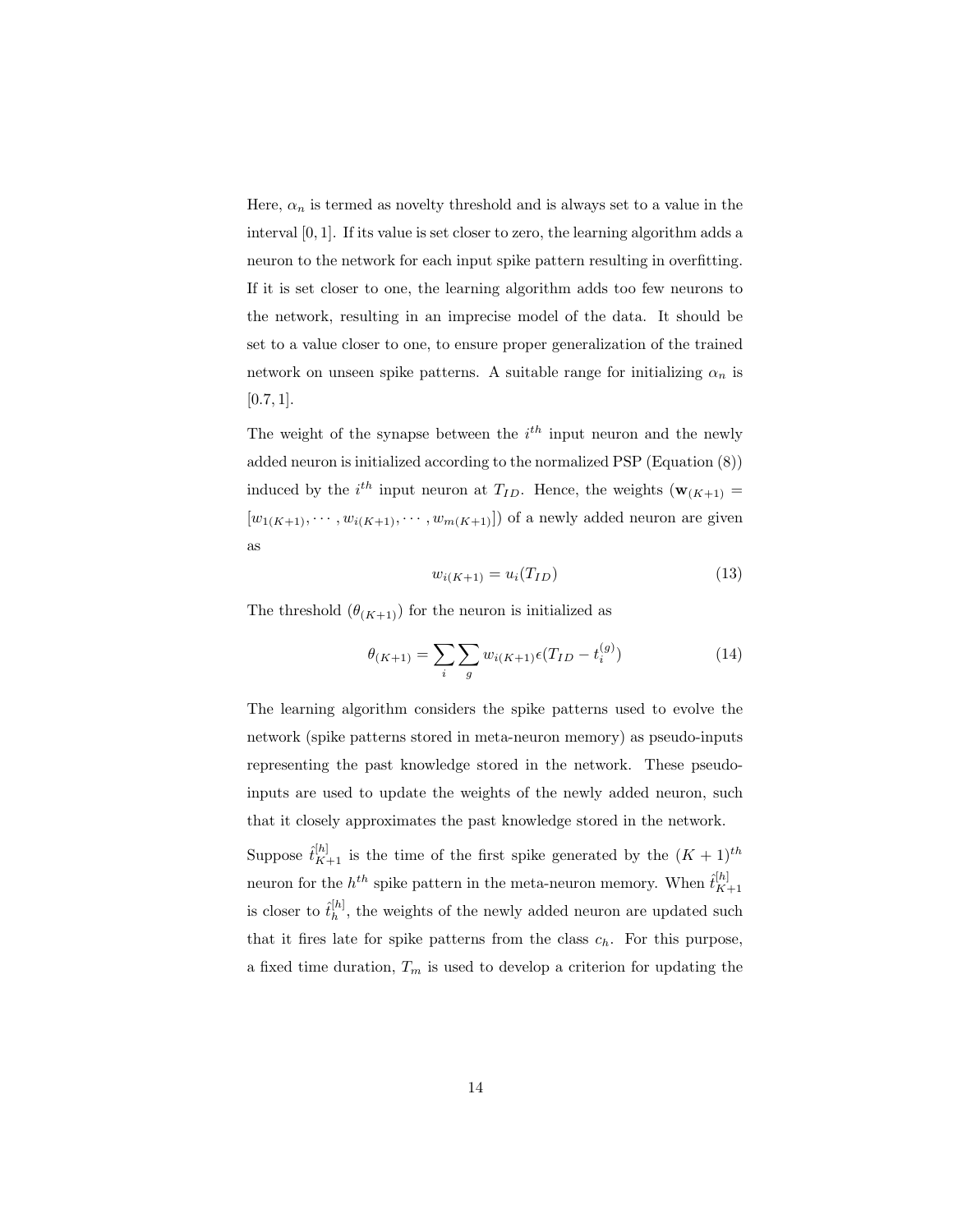weights of the newly added neuron given as

$$
\mathbf{If} \ (\hat{t}_{K+1}^{[h]} - \hat{t}_h^{[h]}) < T_m, \qquad h \in \{1, \cdots, K\}, c_h \neq c_{K+1}
$$

**Then** update the weights of the  $(K + 1)^{th}$  neuron (15)

where  $T_m$  is given by

$$
T_m = \alpha_m (T - T_{ID}) \tag{16}
$$

Here,  $\alpha_m$  is termed as the margin threshold and is always initialized to a value in the interval  $[0, 1]$ . If it is set closer to zero, the network will not generalize well due to smaller interclass margin. If it is set closer to one, then the network may not accurately approximate the knowledge acquired from past spike patterns very well. The experimental analyses showed that the performance of the learning algorithm is acceptable when  $\alpha_m$  is set in the interval [0, 0.3]. The value of  $\alpha_m$  is set to 0.3 for all simulations described in this work.

The weights of the newly added neuron are updated using the meta-neuron based learning rule and its desired spike time  $(t_{K+1}^{[h]})$  for the  $h^{th}$  spike pattern in meta-neuron memory is given as

$$
t_{K+1}^{[h]} = \hat{t}_h^{[h]} + T_m \tag{17}
$$

• Delete spike pattern strategy: In this strategy, the learning algorithm deletes a spike pattern when a neuron from the same class as that of the current input spike pattern fires closer to the target firing time  $(T_{ID})$ , which implies that this particular spike pattern is similar to the earlier learnt spike patterns. This helps OMLA in avoiding over-fitting and generalizing better on unseen spike patterns. The learning algorithm uses a fixed time instant  $T_d \in [T_{ID}, T]$  to develop a heuristic criterion for this strategy, given as

**If** 
$$
\hat{t}_{CC} \leq T_d
$$
 &  $(\hat{t}_{MC} - \hat{t}_{CC}) \geq T_m$ 

Then the current input spike pattern is deleted  $(18)$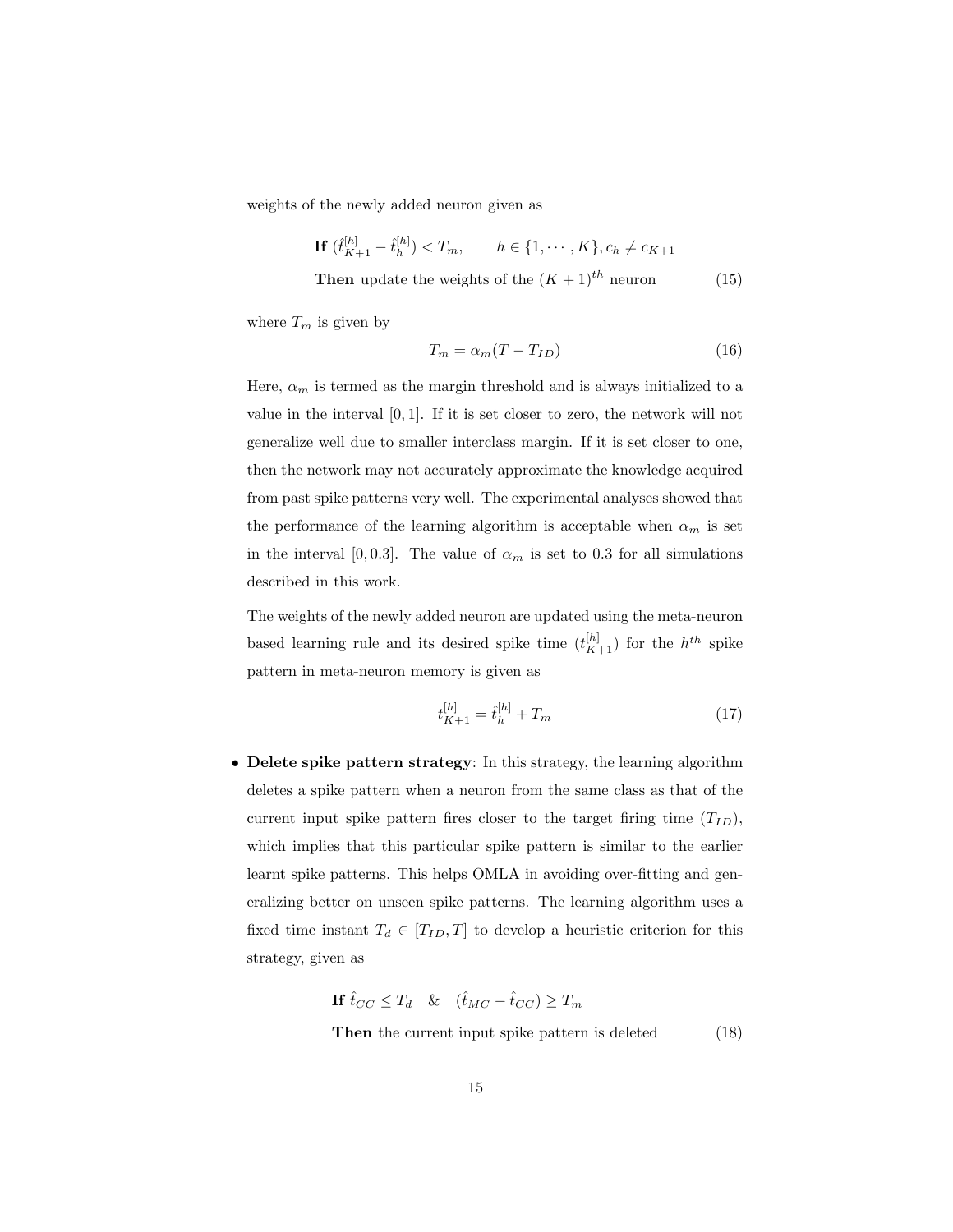where  $T_d$  is given as

$$
T_d = \alpha_d T + (1 - \alpha_d) T_{ID}
$$
\n(19)

Here,  $\alpha_d$  is termed as the delete threshold and is used to determine the spike patterns that can be discarded from the learning process. It is always set to a value in the interval [0, 1]. If it is set closer to zero, it will result in all spike patterns being learnt by the learning algorithm which will lead to a lower generalization performance. If it is set closer to one, it will result in the deletion of too many spike patterns resulting in an imprecise model of data. Based on the simulation studies, it was observed that a suitable range for  $\alpha_d$  is [0,0.25]. The performance of the learning algorithm is satisfactory when  $\alpha_d$  is set in this interval. Its values is fixed at 0.25 for all the simulations presented in this work.

• Parameter update strategy: The learning algorithm chooses to update the synaptic weights of existing neurons when the criterion for none of the above strategies of neuron addition or delete spike pattern are satisfied. The aim of this strategy is to update the synaptic weights such that  $\hat{t}_{CC}$ is closer to  $T_{ID}$  and there exists a high time difference between  $\hat{t}_{CC}$  and  $\hat{t}_{MC}$ , for all the spike patterns. The weights of the neuron  $CC$  are updated to ensure that the correct class neuron fires closer to  $T_{ID}$ . Further, the learning algorithm also updates the weights of the neuron  $MC$  to ensure a higher time difference exists between  $\hat{t}_{CC}$  and  $\hat{t}_{MC}$ .

The weights of the neuron CC are updated using the meta-neuron based learning rule only when  $\hat{t}_{CC}$  is higher than  $T_d$ . In this case, the desired spike time  $(t_{CC})$  of the neuron CC for the current input spike pattern  $(\mathbf{x})$ after the weight update is given as

$$
t_{CC} = \hat{t}_{CC} - \alpha_s \hat{t}_{CC} \tag{20}
$$

where  $\alpha_s$  is termed as the learning rate and is always initialized to a value in the interval  $[0, 1]$ . A high value of the learning rate causes oscillations in the learning process. Hence, a suitable range for initializing  $\alpha_s$  is [0, 0.1].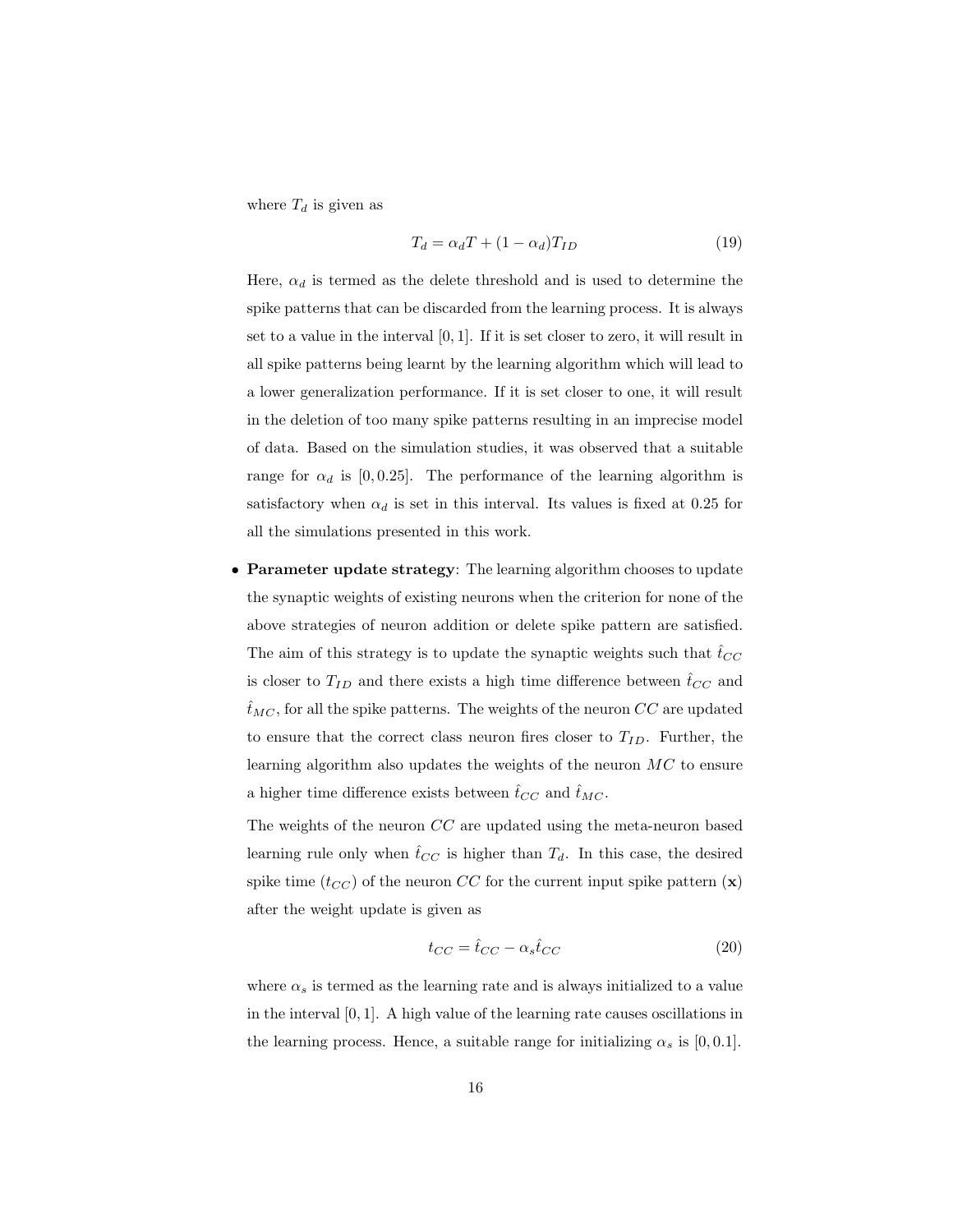|  | Algorithm 1 Pseudocode for Online Meta-neuron based Learning Algorithm |  |
|--|------------------------------------------------------------------------|--|
|  |                                                                        |  |

1: for each training spike pattern do 2:  $\hat{t}_{CC} \leftarrow$  spike time of same class neuron with minimum latency 3:  $\hat{t}_{MC} \leftarrow$  spike time of differnt class neuron with minimum latency 4: if  $\hat{t}_{CC} > T_n$  then 5: Add a neuron 6: else if  $(\hat{t}_{CC} \leq T_d) \& (\hat{t}_{MC} - \hat{t}_{CC}) \geq T_m$  then 7: Delete the spike pattern 8: else 9: if  $\hat{t}_{CC} > T_d$  then 10: Update the CC neuron 11: end if 12: if  $(\hat{t}_{MC} - t_{CC}) < T_m$  then 13: Update the *MC* neuron 14: end if 15: end if 16: end for

To improve the margin between  $\hat{t}_{CC}$  and  $\hat{t}_{MC}$ , the weights of the neuron MC are updated using the meta-neuron based learning rule when  $(\hat{t}_{MC}$  $t_{CC}$  <  $T_m$ . The desired spike time  $(t_{MC})$  for the neuron MC after the weight update is given by

$$
t_{MC} = t_{CC} + T_m \tag{21}
$$

The utilization of global as well as local information by the meta-neuron enables the learning algorithm to estimate the changes in weights such that the relationship between the input spike patterns and the corresponding class labels is closely approximated in one-shot. Further, a meta-neuron with memory for storing spike patterns used to evolve the network allows the learning algorithm to approximate the past knowledge properly while adding a neuron.

A summary of the online meta-neuron based learning algorithm in a pseu-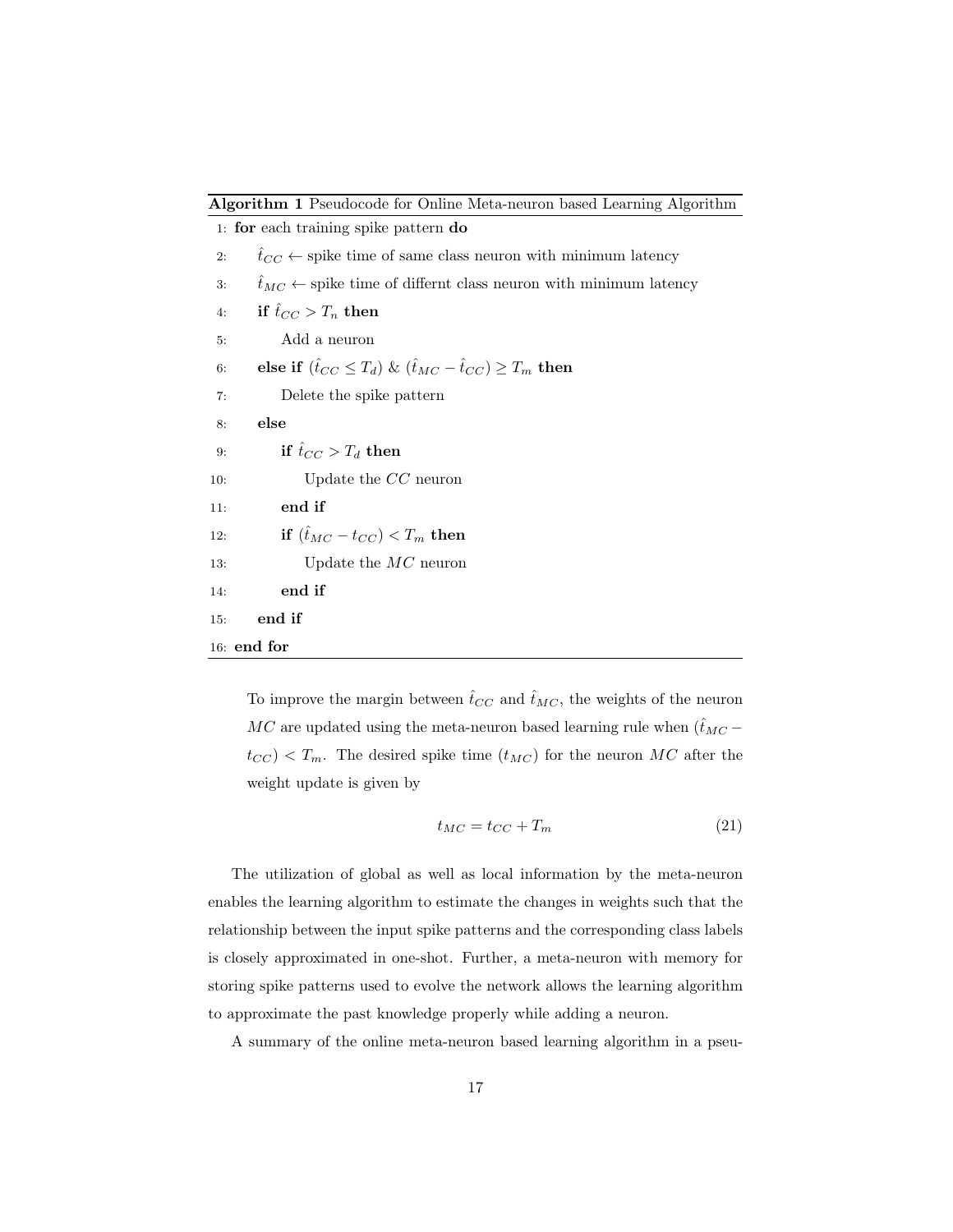docode format is given in the Algorithm 1. Next, the performance of the learning algorithm is evaluated on benchmark problems from the UCI machine learning repository and the results of evaluation are compared with that of other spiking neural classifiers.

# 5. Performance Evaluation of the Online Meta-neuron based Learning Algorithm

In this section, the performance of the learning algorithm is evaluated using five benchmark data sets from the UCI machine learning repository [20]. For all the simulation studies reported in this section, the spiking neurons in the output layer are modeled using the spike response model [4] and the time constant for the neuron is fixed at 3 ms. The real valued data from the benchmark problems is encoded into spike patterns using the population coding scheme [4]. As described in [8], the overlap constant for the population coding has been fixed at 0.7 and six receptive fields have been used for converting the real valued data into spike patterns. Using the population coding, each receptive field generates a spike in the interval  $[0,3]$  ms. Hence, the simulation interval has been set slightly higher than the range of input spikes, at 3.2 ms, to ensure that all spikes generated by the output layer neurons are recorded.

The performance of all the algorithms is evaluated based on overall training and testing accuracy, which is equal to the percentage of total number of spike patterns that are correctly classified by the network. The average performance over ten random trials is used for the purpose of comparison. All the experiments have been carried out in Windows 7 in MATLAB 2014b using a CPU with 12 logical cores, 16 GB memory with a speed of 3.2 GHz. Before discussing the results of the detailed performance evaluation, the working of the learning algorithm is described using the Ionosphere problem from the UCI machine learning repository. The Ionosphere problem is also used to describe the effect of the different algorithm parameters on the performance of the learning algorithm, based on which suitable guidelines are suggested for setting the parameters to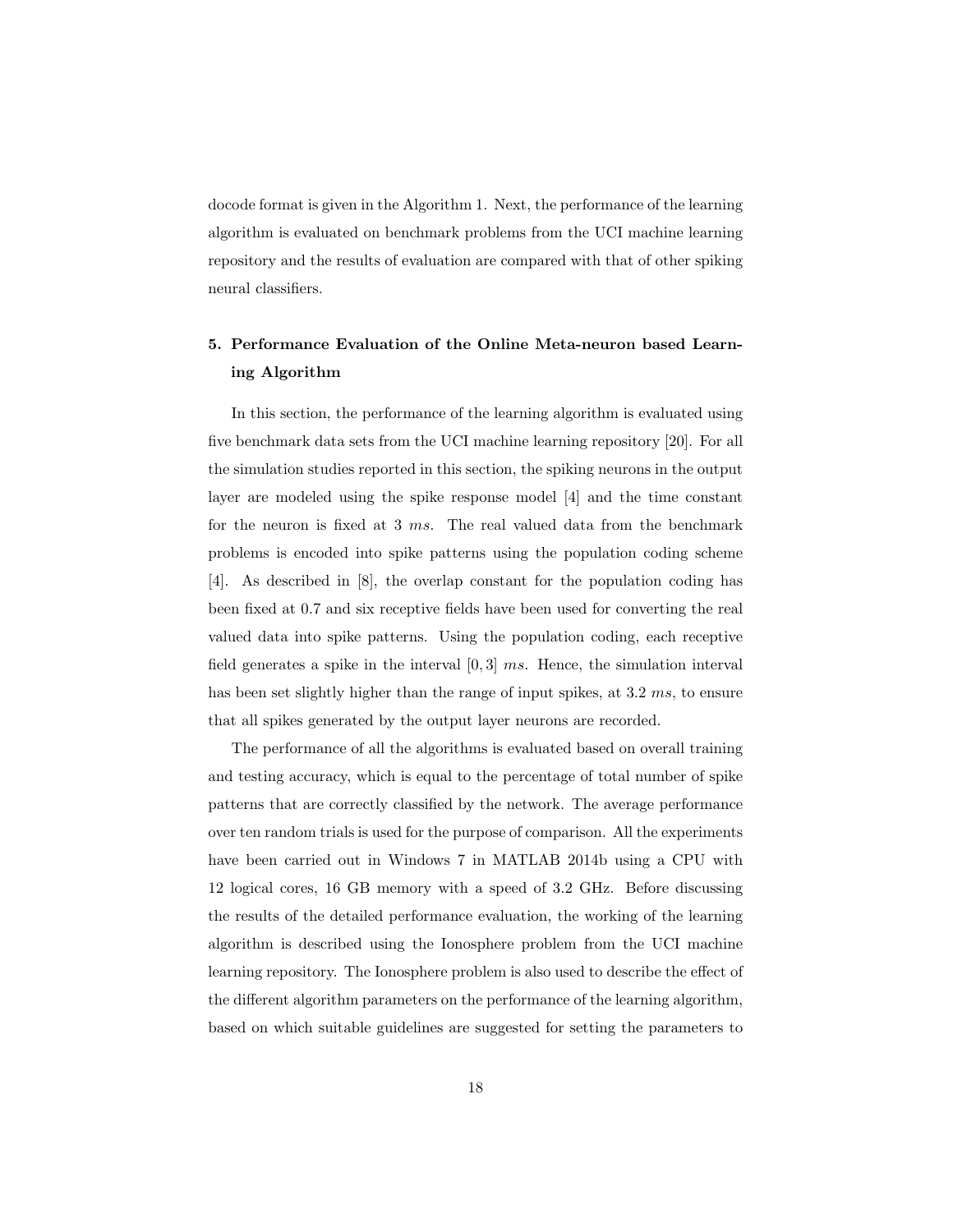appropriate values.

#### 5.1. Ionosphere Problem

The Ionosphere problem contains radar information collected from 16 high frequency receivers. The data set has in total 34 attributes and the problem is to determine whether the received signal conveys any information about the structure of the Ionosphere. It has a total of 351 spike patterns, out of which 175 are used for training and the rest for testing.



Figure 2: Neuron growth history of the learning algorithm for the Ionosphere problem

The learning algorithm has four main parameters, namely, a novelty threshold  $(\alpha_n)$ , a margin threshold  $(\alpha_m)$ , a delete threshold  $(\alpha_d)$  and the learning rate  $(\alpha_s)$ . As described earlier, the two parameters, viz. the margin threshold and the delete threshold values are fixed at 0.3 and 0.25 respectively. For initializing the novelty threshold and learning rate, the suitable ranges have been indicated earlier as  $[0.7, 1]$  and  $[0, 0.1]$  respectively. For example, when the novelty threshold and the learning rate are initialized to 0.73 and 0.09 respectively, the average training accuracy is 93.2% and the average testing accuracy is 93% for the Ionosphere problem. Out of the 175 spike patterns, the learning algorithm used only 136 spike patterns for learning and added 25 neurons to the network. Figure 2 shows the neuron growth history for the Ionosphere problem.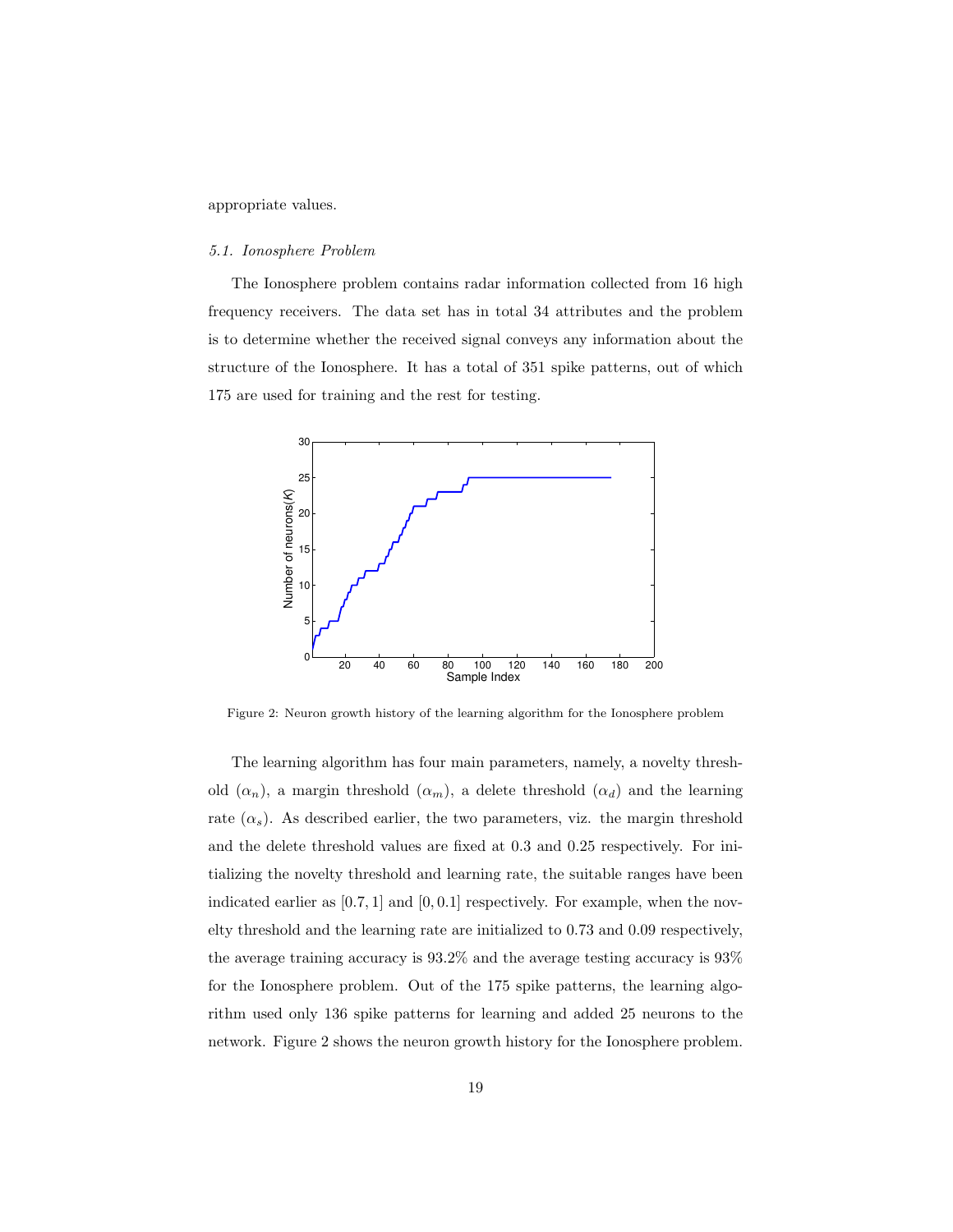The learning algorithm adds the last neuron for the  $92^{nd}$  training spike pattern and chooses only to update the network parameters or delete the spike pattern from the learning process for the subsequent training spike patterns. Next, the effects of the 'delete spike pattern strategy' and the meta-neuron memory on the learning algorithm are described. Also, the impact of the algorithm parameters on the performance of the learning algorithm is illustrated.

Effects of the delete spike pattern strategy: Similar to the observed behavior in [32], it was observed that the learning algorithm achieves higher generalization accuracy when similar spike patterns are deleted. For the Ionosphere problem, training and testing accuracy of 93.2% and 93% are obtained when the learning algorithm is trained with the 'delete spike pattern strategy'. The learning algorithm deleted 39 spike patterns from the training set of 175 spike patterns (22% is deleted). When the learning algorithm was trained without the 'delete spike pattern strategy' all the spike patterns were used in the training. In this case, a training and testing accuracy of 93.8% and 84.6%, respectively are obtained. This clearly shows that the 'delete spike pattern strategy' helps in improving the generalization performance of the learning algorithm.

Effect of meta-neuron memory: A similar study was conducted to analyze the impact of meta-neuron memory on the performance of the learning algorithm. When the learning algorithm is trained without the meta-neuron memory, the average training and testing performance are 85.71% and 79.55%, respectively, while with the memory they are 93.2% and 93.0% respectively. This clearly highlights that, when the learning algorithm is trained without meta-neuron memory its performance drops considerably for the Ionosphere problem. In the absence of meta-neuron memory, the learning algorithm has no information about past knowledge stored in the network. As a result, newly added neurons do not approximate the past knowledge effectively. This results in lower performance in an online framework. The results clearly show that meta-neuron memory plays a vital role in improving the performance of the learning algorithm.

Effect of novelty threshold: To illustrate the effect of the novelty thresh-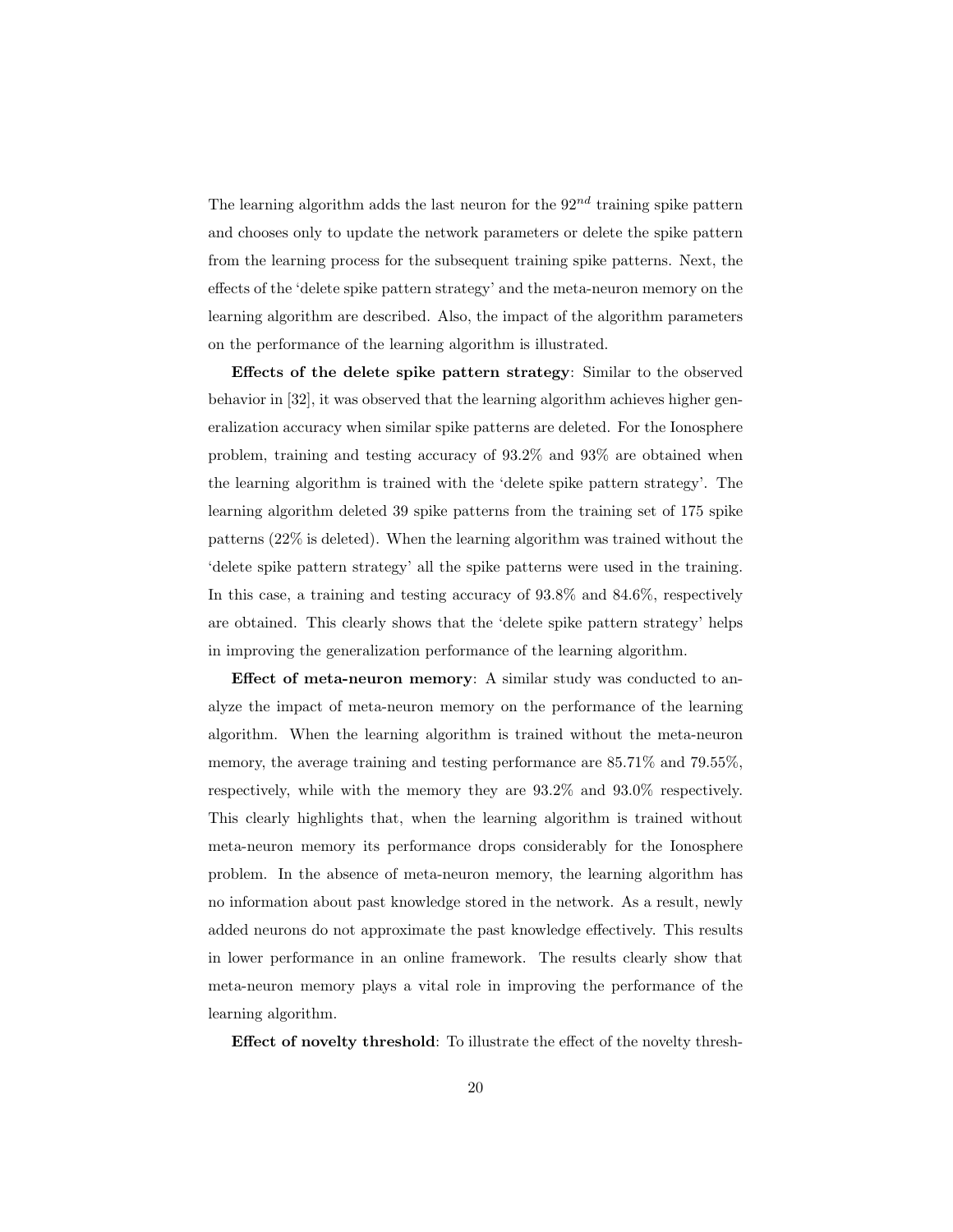

Figure 3: Effect of novlety threshold  $(\alpha_n)$  on the (a) training and testing accuracy, (b) number of neurons required to approximate the decision function

old  $(\alpha_n)$  on the learning algorithm, it was evaluated for values of  $\alpha_n$  in the range [0.5, 1]. Figure 3a shows both training and testing performance against  $\alpha_n$ . It can be seen from the figure that there is a small change in the training performance whereas there is a change of over 15% in testing performance as  $\alpha_n$  is varied over the interval [0.5, 1]. Figure 3b shows the impact of  $\alpha_n$  on the number of neurons added by the learning algorithm to the network. It is seen that a lower value of  $\alpha_n$  results in more neurons being added to the network and vice-versa, thereby, showing that  $\alpha_n$  significantly impacts the generalization performance and the number of neurons added by the learning algorithm. Hence, it has to be chosen carefully. A suitable range for setting  $\alpha_n$  is [0.7, 1] to achieve good performance using a compact network.

Effect of learning rate: In this experiment, the choice of learning rate  $(\alpha_s)$  in the interval [0,0.2] is studied. Figure 4a shows the impact of learning rate on both, the training and testing performance. It is seen that there is a small variation in the training as well as testing performance when the learning rate is in the range [0, 0.1]. When  $\alpha_s$  is increased beyond 0.1 both the training as well as testing performance start deteriorating. This is because for a high value of  $\alpha_s$  the network looses knowledge gained from previous spike patterns. Figure 4b shows the variation in the number of neurons added by the learning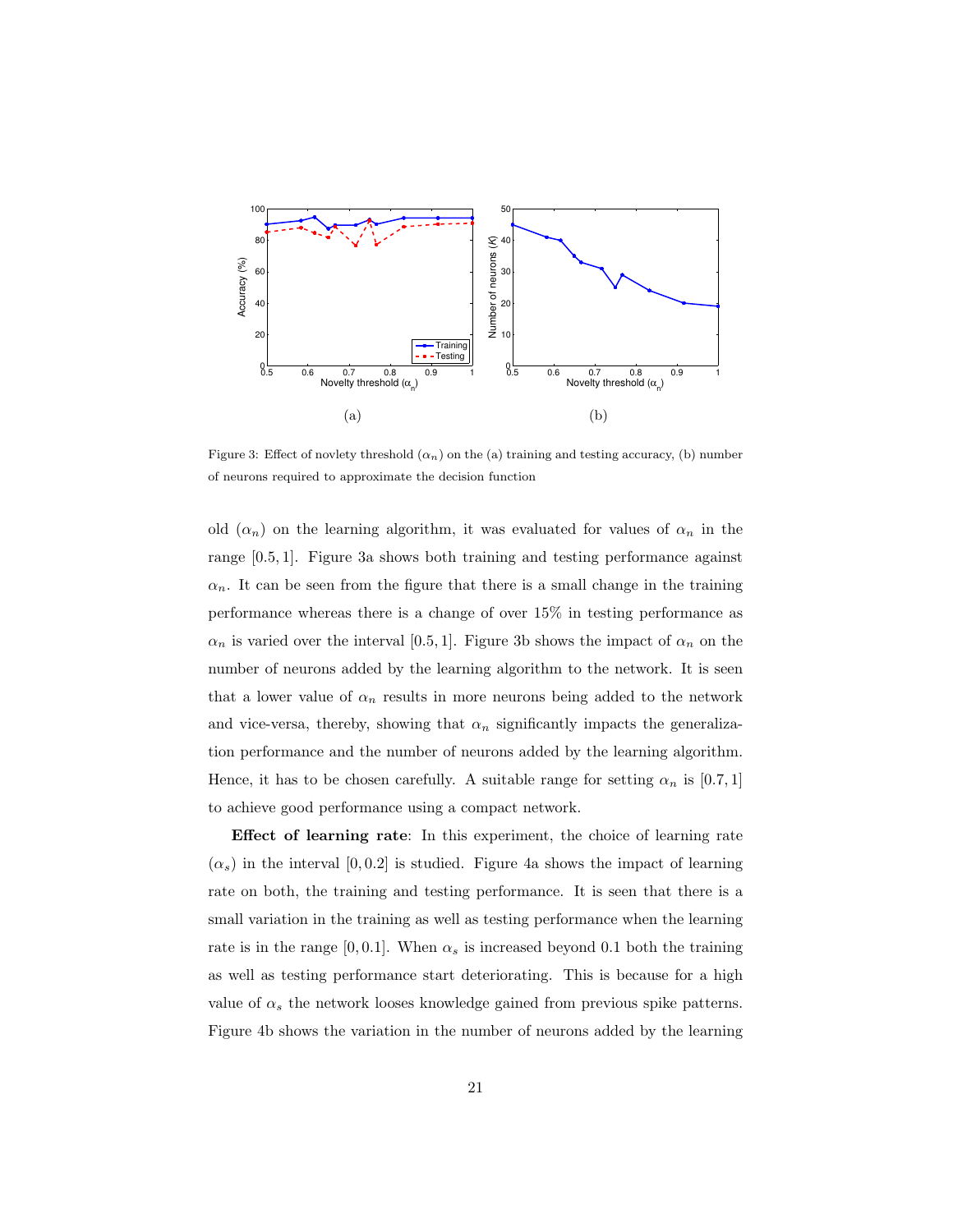

Figure 4: Effect of learning rate  $(\alpha_s)$  on the (a) training and testing accuracy, (b) number of neurons required to approximate the decision function

algorithm as  $\alpha_s$  is varied in the range [0, 0.2]. When  $\alpha_s$  is set to zero, it plays no role in the learning process. In such a scenario, more neurons are required by the network to ensure that the knowledge present in the spike patterns is properly learned by the network. This is evident from the plot shown in Figure 4b. To summarize,  $\alpha_s$  affects both, the generalization performance as well as the architecture of the trained neural network. Based on these observations, it is recommended that  $\alpha_s$  be set in the range [0,0.1] for achieving good network performance.



Figure 5: Effect of delete threshold  $(\alpha_d)$  on the training and testing accuracy of OMLA

Effect of deletion threshold  $(\alpha_d)$ : In this experiment, the performance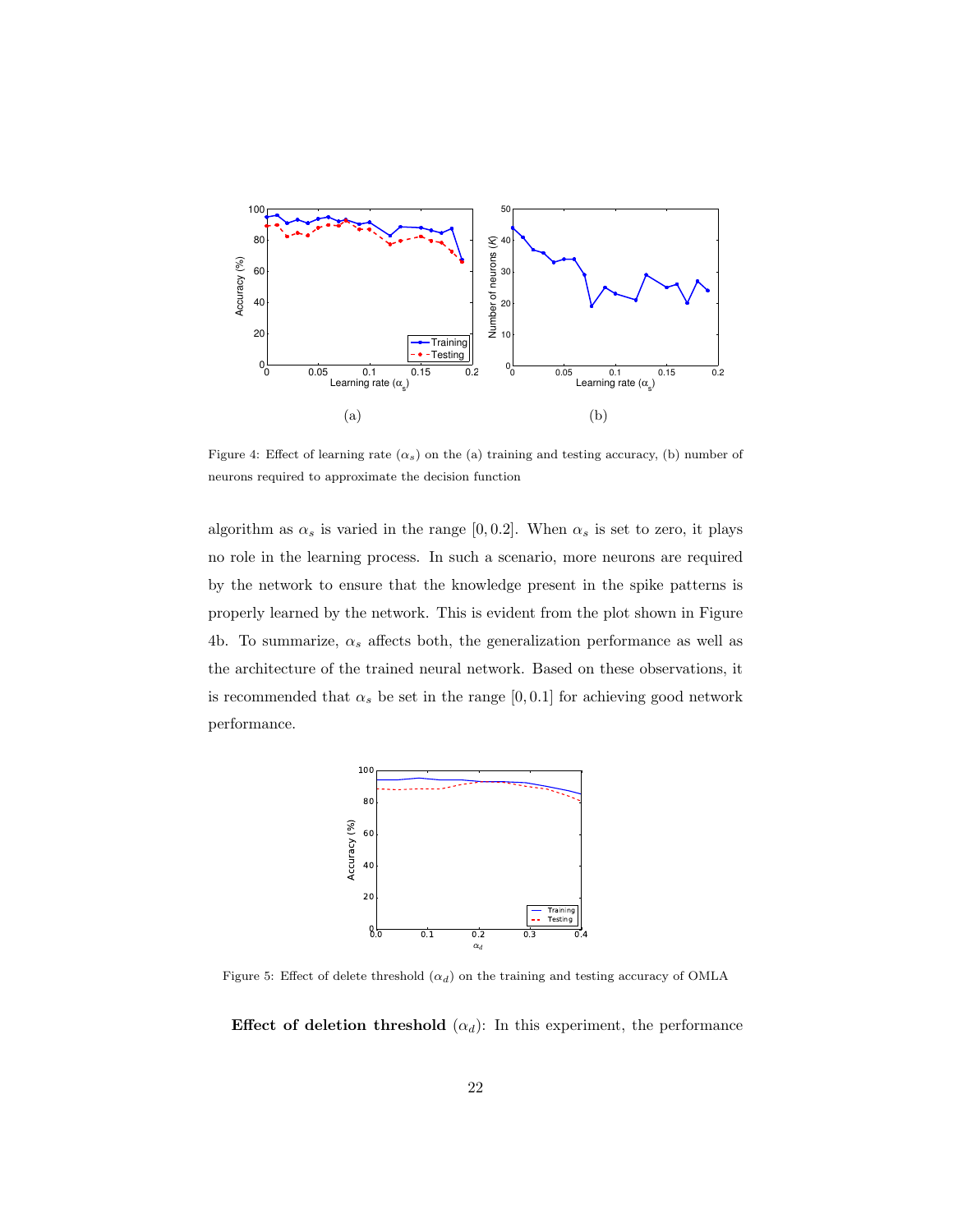of the Online Meta-neuron based Learning Algorithm (OMLA) is evaluated for multiple values of  $\alpha_d$  in the interval [0,0.4]. Figure 5 shows effect of  $\alpha_d$  on the training and testing accuracy of OMLA. It can be observed from the figure that the accuracy of OMLA is acceptable for values of  $\alpha_d$  in the interval [0,0.25]. As  $\alpha_d$  is increased further, the accuracy of OMLA goes down. This may be because OMLA discards more spike patterns from the learning process for high values of  $\alpha_d$ . Based on this, a suitable range for setting  $\alpha_d$  is [0, 0.25]. For all the experiments reported in this paper, the value of  $\alpha_d$  is fixed at 0.25. In these experiments, we observed that  $\alpha_d$  had a small effect on the number of neurons added by OMLA.



Figure 6: Effect of margin threshold  $(\alpha_m)$  on the training and testing accuracy of OMLA

**Effect of margin threshold**  $(\alpha_m)$ : Figure 6 shows the training and testing accuracy of the OMLA for values of  $\alpha_m$  in the interval [0,0.5]. It can be observed from the figure that there is a small change in the training/testing accuracy of OMLA for values of  $\alpha_m$  in the interval [0, 0.3]. In the same interval, the testing accuracy of OMLA varies by 6%. For values of  $\alpha_m$  higher than 0.3, both training and testing accuracy of OMLA start decreasing. Based on this, an appropriate range for setting  $\alpha_m$  is [0, 0.3]. For all the experiments conducted in this paper, the value of  $\alpha_m$  is fixed at 0.3. In this range,  $\alpha_m$  had a small effect on the number of neurons added by the OMLA.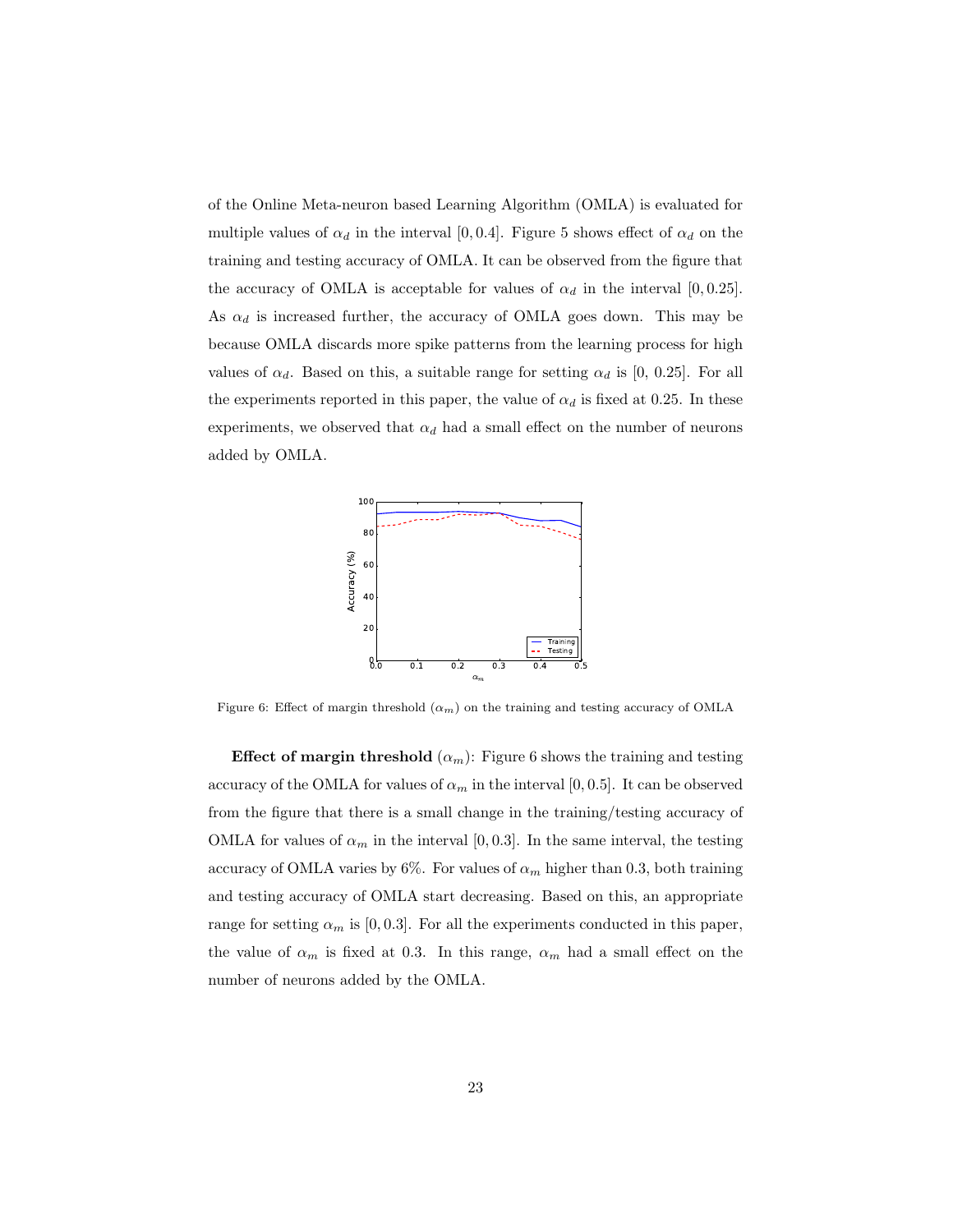### 5.2. Performance Comparison

In this section, the performance of OMLA is studied using five benchmark data sets from the UCI machine learning repository [20]. Also, its performance is compared with other existing online and batch learning algorithms for spiking neural networks. For online learning algorithms, a comparison was made with Online Spiking Neural Network (OSNN) [35] and the online version of the SRESN classifier [8]. With regards to the batch learning algorithm, a comparison was done with three well-known batch learning algorithms for SNNs, viz. SpikeProp [4], Synaptic Weight Association training (SWAT) [34] and the batch version of the SRESN classifier. The results for both the online version of SRESN (Online SRESN) classifier and the batch version of SRESN (Batch SRESN) classifier have been reproduced from [8]. Table 1 highlights the details of the data sets used for comparison. The table provides information about the number of features, number of classes and number of training/testing spike patterns for the data sets used in comparison. The Landsat data set was only used to evaluate the performance of the OMLA on a large data set. The performance of other algorithms has not been evaluated on Landsat data set due to the large computational requirements.

| Data set      | #        | #              | $#$ Spike Patterns |         |
|---------------|----------|----------------|--------------------|---------|
|               | Features | Classes        | Training           | Testing |
| <b>Iris</b>   | 4        | 3              | 75                 | 75      |
| Breast cancer | 9        | $\overline{2}$ | 350                | 333     |
| Liver         | 6        | $\overline{2}$ | 170                | 175     |
| <b>PIMA</b>   | 9        | $\overline{2}$ | 384                | 384     |
| Ionosphere    | 34       | $\overline{2}$ | 175                | 176     |
| Landsat       | 36       | 6              | 4435               | 2000    |

Table 1: Description of the data sets used for comparison

For every data set, ten random sets are generated using the same number of training and testing spike patterns, as suggested in [2] (for Landsat, a single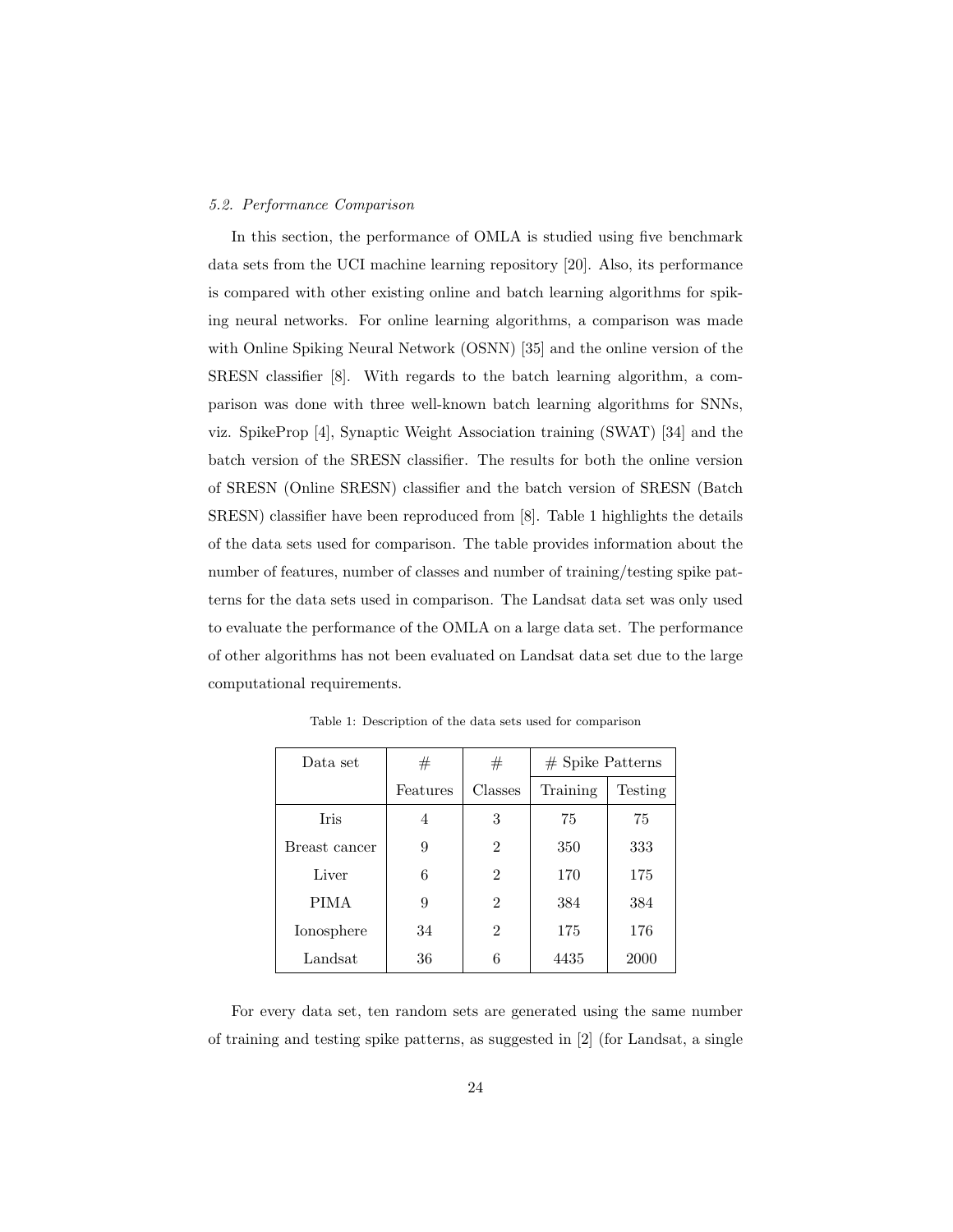fold was used to minimize computational effort required). The training and testing accuracy are computed for all the sets and the mean along with the standard deviation for the experiments is reported. The results for all the other algorithms have been generated by us except for the OSNN whose results have been reproduced from [35]. As in the original SpikeProp paper [4], the results for SpikeProp are generated using 16 delays per receptive field, a learning rate of 0.0075, coding interval of 4 milliseconds and a time constant of 7 milliseconds. The number of neurons in the hidden layer for SpikeProp is determined using the constructive-destructive procedure [31]. For SWAT, the important parameters are  $c_o$  and the maximum height of the plasticity window  $(A_p)$ . The other parameters pertaining to the neuron model and frequency filtering are set as mentioned in the original paper [34]. It has been highlighted in the original paper that, a suitable value of  $c<sub>o</sub>$  depends on the number of epochs required for convergence. We observed during the experiments that, SWAT converged within 500 epochs for all the data sets evaluated in this paper. Hence,  $c<sub>o</sub>$  was set to 4000 as in the original paper. The impact of  $A_p$  is similar to the effect of learning rate on other learning algorithms and has been set in the interval  $[0.1, 0.5]$  in the original paper. In this work,  $A_p$  is fixed at 0.1 to avoid oscillations in the learning process. For OMLA, the parameter values for delete

| Data set           | Novelty                | Update              |  |
|--------------------|------------------------|---------------------|--|
|                    | Threshold $(\alpha_n)$ | Factor $(\alpha_s)$ |  |
| <b>Tris</b>        | 0.70                   | 0.06                |  |
| Breast cancer (BC) | 0.96                   | 0.06                |  |
| Liver              | 0.98                   | 0.05                |  |
| <b>PIMA</b>        | 0.80                   | 0.04                |  |
| Ionosphere (ION)   | 0.73                   | 0.09                |  |
| Landsat            | 0.73                   | 0.1                 |  |

Table 2: Parameter values for novelty threshold  $(\alpha_n)$  and learning rate  $(\alpha_s)$  for benchmark data sets used for comparison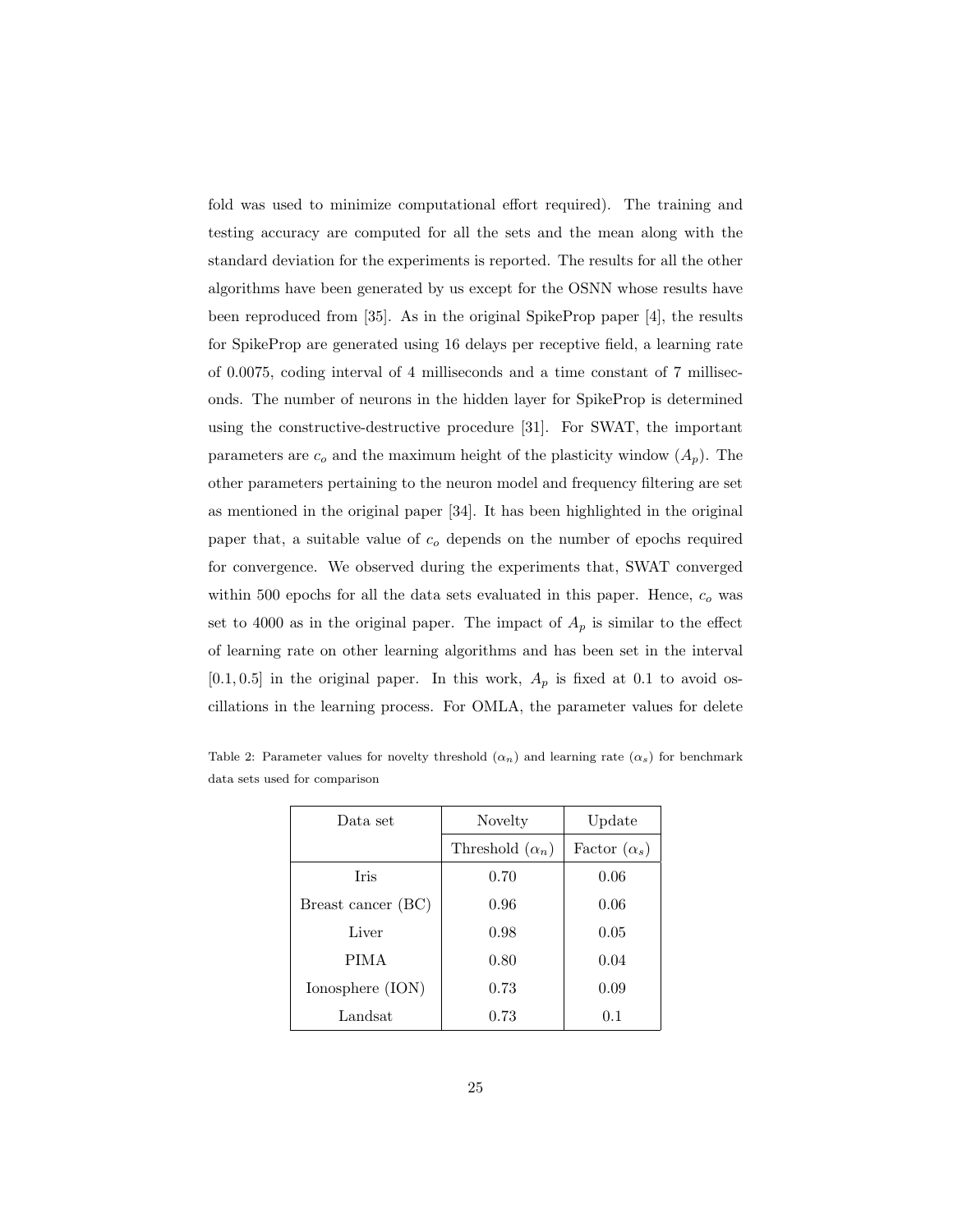threshold and margin threshold in OMLA are fixed at 0.25 and 0.3, respectively. The parameter values for the novelty threshold  $(\alpha_n)$  and the learning rate  $(\alpha_s)$ for all the data sets, have been selected using 10-fold cross validation and are given in Table 2.

Table 3 shows the architecture and the results of the performance evaluation of the online learning algorithms. The architectures of OMLA and Online SRESN are shown in the format  $(m: K)$  as they employ two layered networks. The other algorithms employ a three layered architectures, hence, the number of hidden neurons is also shown. For evolving learning algorithms (OSNN, SRESN and OMLA) the architecture shows the range of neurons added by the learning algorithm for the ten random trials. It may be noted that the number of input neurons in the architecture of the different learning algorithms is equal to the product of the number of features and the number of receptive fields used for population coding.

| Data        | Benchmark    |               |                | Online       |
|-------------|--------------|---------------|----------------|--------------|
| set         | criterion    | <b>OMLA</b>   | <b>OSNN</b>    | <b>SRESN</b> |
| Iris        | Architecture | $24:(5-7)$    | $48:(7-21):3$  | $24:(6-11)$  |
|             | Training     | 97.9(0.7)     | 87.2(4.1)      | 92.7(4.2)    |
|             | Testing      | 97.9(0.7)     | 86.1(6.7)      | 93.0(5.7)    |
| BC          | Architecture | 54:2          | $54:(10-16):2$ | $54:(5-8)$   |
|             | Training     | 97.4(0.4)     | 91.1(2.0)      | 93.9(1.8)    |
|             | Testing      | 97.8(0.4)     | 90.4(1.8)      | 94.0(2.6)    |
| Liver       | Architecture | $36:(12-15)$  | $36:(4-7):2$   | $36:(5-8)$   |
|             | Training     | 69.9(2.3)     | 58.7(2.2)      | 59.8(1.2)    |
|             | Testing      | 67.7(1.8)     | 56.7(1.8)      | 57.4(1.1)    |
| <b>PIMA</b> | Architecture | 54:20         | $54:(8-18):2$  | $54:(6-12)$  |
|             | Training     | 78.6(1.7)     | 68.2(2.0)      | 67.0(0.8)    |
|             | Testing      | 77.9(1.0)     | 63.5(3.0)      | 66.1(1.4)    |
| ION         | Architecture | $204:(19-25)$ | $204:(4-11):2$ | $204:(6-13)$ |
|             | Training     | 94.0(1.7)     | 76.7(2.4)      | 85.1(1.9)    |
|             | Testing      | 93.5(0.5)     | 76.6(4.8)      | 79.3(3.0)    |

Table 3: Performance comparison of OMLA with OSNN and the Online SRESN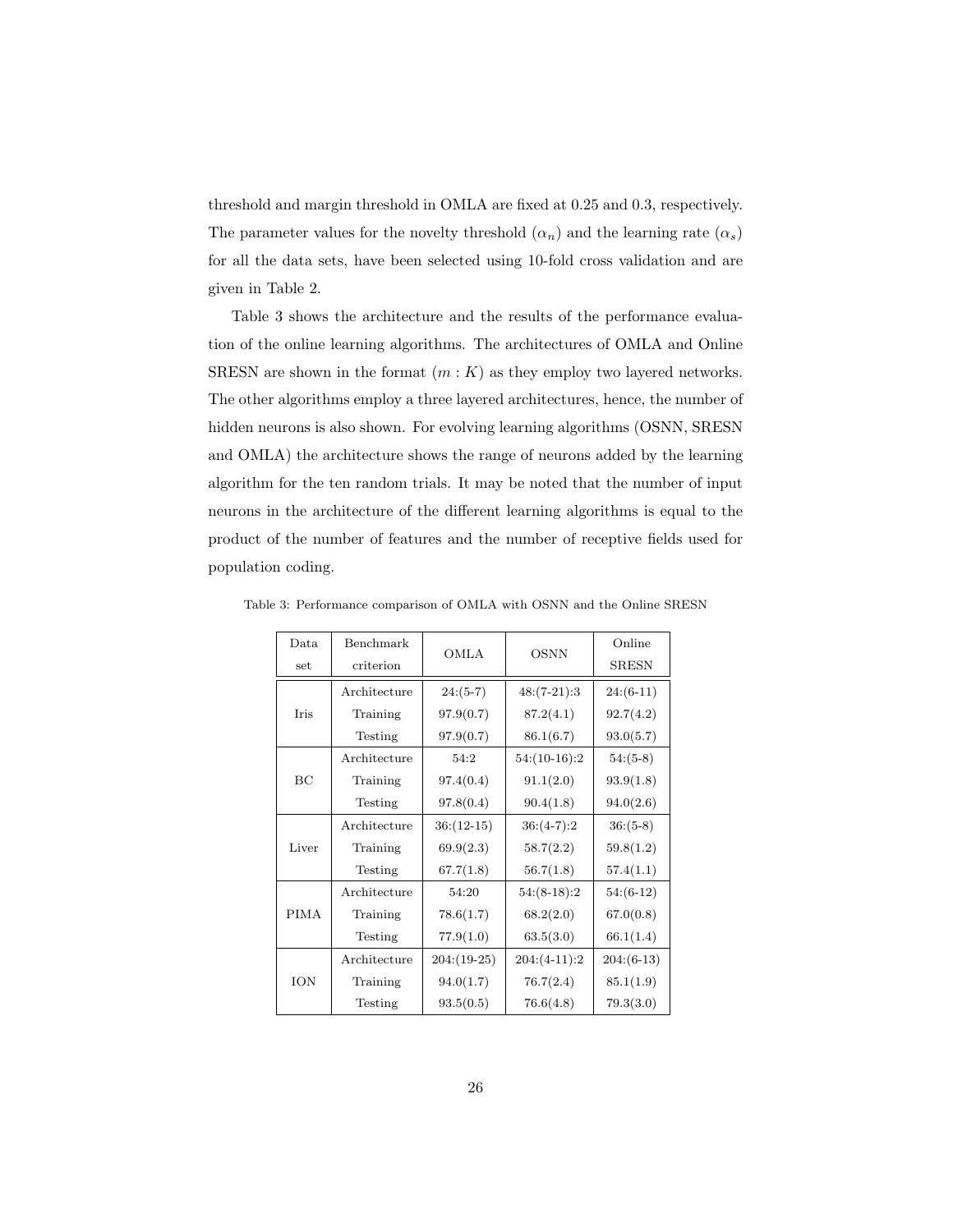It can be observed from Table 3 that, OMLA performs significantly better than the other online learning algorithms. For further discussion, the performance of OMLA is compared only with the performance of Online SRESN as Online SRESN performs better than OSNN. For simple problems like Iris flower classification and Wisconsin breast cancer, the performance of OMLA is 3% to 4% better than the performance of Online SRESN. For low dimensional problems with lower separability like Liver and PIMA, OMLA performs 10-11% better than Online SRESN. For a high dimensional problem like Ionosphere, OMLA performs 14% better than Online SRESN. Next, a statistical analysis of the performance comparison is presented.

Statistical analysis of performance comparison: A one-way ANOVA [13] test was conducted to analyze the results of the performance comparison between OMLA and other online learning algorithms. The statistical test was conducted with the null hypothesis that the performance of the three algorithms do not differ significantly. If the  $p$ -value for the computed  $F$ -statistic is lower than 0.05 (95% confidence interval) then the null hypothesis is rejected. In this study, the mean testing accuracy of the three algorithms for the five data sets represents three different groups and ANOVA monitors the variations between the groups. An F-statistic of 31.87 was obtained for group-wise variation which corresponds to a p-value of 0.0002. Hence, one can reject the null hypothesis with a 95% confidence interval. Thereafter, a pairwise comparison was performed between the three classifiers using the Bonferroni [11, 12] method. The observed p-values for the pairwise comparison of OMLA and Online SRESN was 0.0015 and for the pairwise comparison of OMLA and OSNN was 0.0002. Since, both the  $p$ -values are lower than 0.05 (95% confidence interval), it can be concluded that OMLA performs better than the other algorithms used for comparison with a 95% confidence interval. Next, the performance results of OMLA are compared with other existing batch learning algorithms for spiking neural networks.

Table 4 shows the results of comparison with batch learning algorithms. It can be observed from the table that the OMLA performs better than or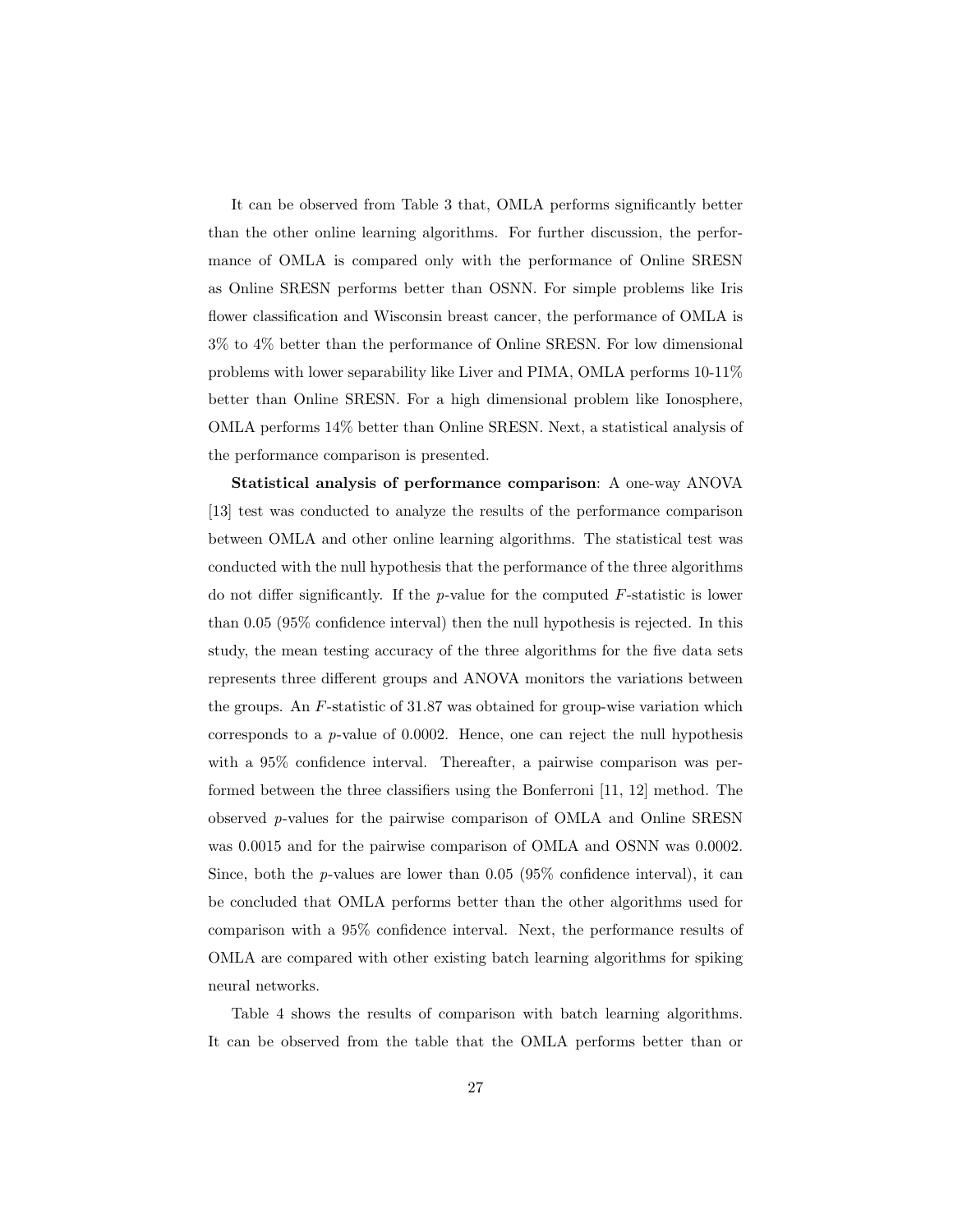| Data        | Benchmark    |               | SpikeProp       | <b>SWAT</b> | Batch         |
|-------------|--------------|---------------|-----------------|-------------|---------------|
| set         | criterion    | <b>OMLA</b>   |                 |             | <b>SRESN</b>  |
| Iris        | Architecture | $24:(5-7)$    | 25:10:3         | 24:312:3    | $24:(6-10)$   |
|             | Training     | 97.9(0.7)     | 97.2(1.9)       | 96.7(1.4)   | 96.9(1.0)     |
|             | Testing      | 97.9(0.7)     | 96.7(1.6)       | 92.4(1.7)   | 97.3(1.3)     |
|             | $#$ Epochs   | $\mathbf{1}$  | 1000            | 500         | 102           |
|             | Architecture | 54:2          | 55:15:2         | 54:702:2    | $54:(8-12)$   |
| BC          | Training     | 97.4(0.4)     | 97.3(0.6)       | 96.5(0.5)   | 97.7(0.6)     |
|             | Testing      | 97.8(0.4)     | 97.2(0.6)       | 95.8(1.0)   | 97.2(0.7)     |
|             | $#$ Epochs   | 1             | 1000            | 500         | 306           |
|             | Architecture | $36:(12-15)$  | 37:15:2         | 36:468:2    | $36:(6-9)$    |
| Liver       | Training     | 69.9(2.3)     | 71.5(5.2)       | 74.8(2.1)   | 60.4(1.7)     |
|             | Testing      | 67.7(1.8)     | 65.1(4.7)       | 60.9(3.2)   | 59.7(1.7)     |
|             | $#$ Epochs   | 1.            | 3000            | 500         | 715           |
|             | Architecture | 54:20         | 55:20:2         | 54:702:2    | $54:(9-14)$   |
| <b>PIMA</b> | Training     | 78.6(1.7)     | 78.6(2.5)       | 77.0(2.1)   | 70.5(2.4)     |
|             | Testing      | 77.9(1.0)     | 76.2(1.8)       | 72.1(1.8)   | 69.9(2.1)     |
|             | $#$ Epochs   | 1             | 3000            | 500         | 254           |
| ION         | Architecture | $204:(19-25)$ | 205:25:2        | 204:2652:2  | $204:(16-23)$ |
|             | Training     | 94.0(1.7)     | 89.0(7.9)       | 86.5(6.7)   | 91.9(1.8)     |
|             | Testing      | 93.5(0.5)     | 86.5(7.2)       | 90.0(2.3)   | 88.6(1.6)     |
|             | $#$ Epochs   | $\mathbf{1}$  | 3000            | $500\,$     | 1018          |
| Landsat     | Architecture | 216-30        | $101 - 25 - 61$ |             |               |
|             | Training     | 91.0          | 87(0.5)         |             |               |
|             | Testing      | 90            | 85.3(0.3)       |             |               |
|             | $#$ Epochs   | 1             | 60000           |             |               |

Table 4: Performance comparison of OMLA with SpikeProp, SWAT and the Batch SRESN

<sup>1</sup> SpikeProp results have been reproduced from [4]. The Landsat data consists of 3x3 image patches with 4 channels that amounts to a total of 36 features. SpikeProp averages across the channels to obtain 4 features. It uses one bias neuron and 25 receptive fields per feature resulting in 101 input neurons.

similar to other batch learning algorithms but, it requires a single presentation of training spike patterns whereas other algorithms require multiple epochs for learning. For simple problems like Iris flower classification and Wisconsin breast cancer, the performance of all the algorithms is similar. For other problems,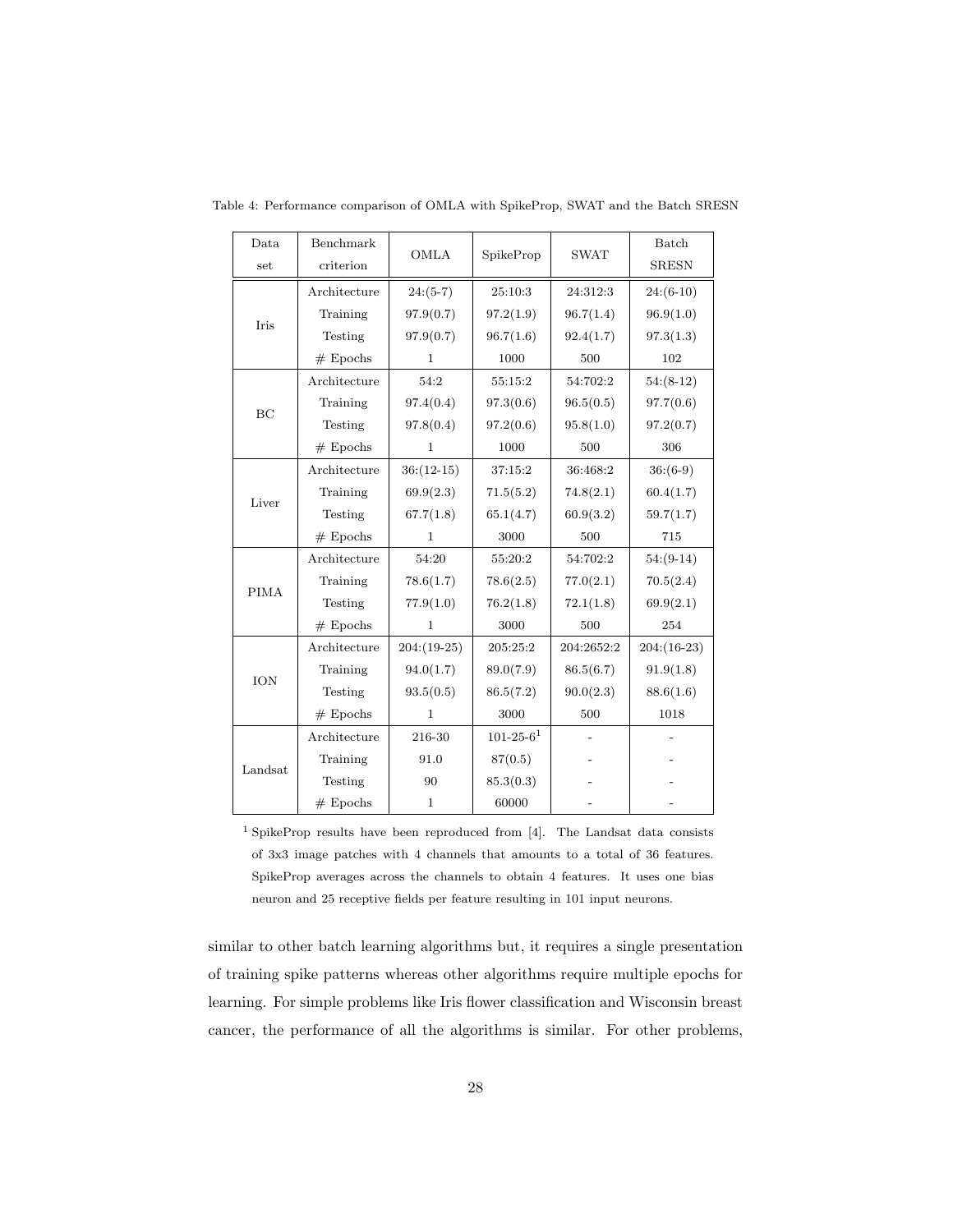further discussion is restricted to a comparison with SpikeProp and SWAT as SpikeProp performs better than the other batch learning algorithms for all the other problems, except in case of Ionosphere, where SWAT performs better than SpikeProp. For low dimensional problems with lower separability like Liver and PIMA, OMLA performs 1-2% better than SpikeProp and 5-7% better than SWAT. For a high dimensional problem like Ionosphere, OMLA performs 7% better than SpikeProp and 3% better than SWAT. For a data set with large number of samples like Landsat, OMLA performs 5% better than SpikeProp.

These observations clearly highlight that the utilization of global information present in the network, as well as the local information present in the input spike patterns, help the meta-neuron based learning rule in effectively updating the synaptic weights in one-shot.

#### 6. Conclusions

In this paper, a spiking neural network architecture with a meta-neuron that envelopes the presynaptic and postsynaptic neurons has been presented. The concept of the meta-neuron is inspired by heterosynaptic nature of astrocytes in brain. It estimates a weight sensitivity modulation factor for the synapses in the network based on both, global information ('synaptic weights') and the local information ('input spike patterns'). The meta-neuron based learning rule adapts the synaptic weights based on the weight sensitivity modulation factor and the difference in the postsynaptic potential for precisely shifting the spike times of output neurons. Using this learning rule, an online meta-neuron based learning algorithm has been developed for an evolving spiking neural classifier. The performance of the OMLA is compared with both the other existing online and well-known batch learning algorithms for spiking neural networks using the benchmark pattern classification data sets from the UCI machine learning repository. In comparison to other online learning algorithms OMLA performs better with a 95% confidence level. With regards to other batch learning algorithms as well, the OMLA performs better using one-shot learning because it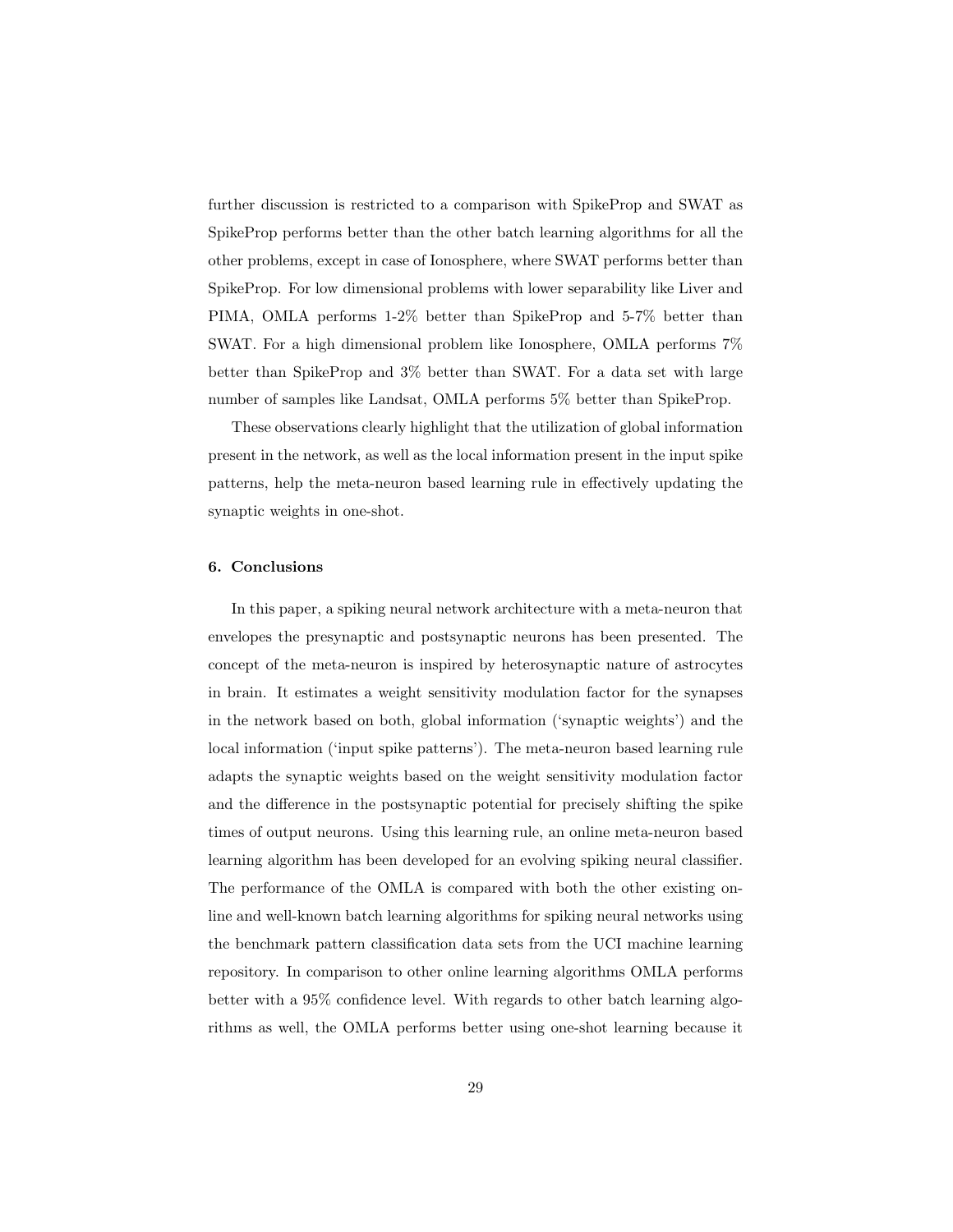utilizes both, the local and global information within the network.

The future work on the meta-neuron will focus on development of learning techniques for deep SNNs. Recent research [36, 27] on deep networks have proven their effectiveness in dealing with complex problems.

## Acknowledgment

We thank the reviewers for their comments that helped in improving the overall quality of the publication. Also, we wish to extend our thanks to the Ministry of Education (MoE), Singapore, for providing financial support through tier I (No. M4011269) funding to conduct this study.

## References

- [1] Alfonso Araque, Vladimir Parpura, Rita P Sanzgiri, and Philip G Haydon. Tripartite synapse: glia, the unacknowledged partner. Trends in neurosciences, 22(5):208–215, 1999.
- [2] GS Babu and S Suresh. Sequential projection-based metacognitive learning in a radial basis function network for classification problems. IEEE Transactions on Neural Networks and Learning Systems, 24(2):194–206, 2013.
- [3] Elie L Bienenstock, Leon N Cooper, and Paul W Munro. Theory for the development of neuron selectivity: orientation specificity and binocular interaction in visual cortex. The Journal of neuroscience, 2(1):32–48, 1982.
- [4] Sander M. Bohte, Joost N. Kok, and Han La Poutré. Errorbackpropagation in temporally encoded networks of spiking neurons. Neurocomputing, 48(1-4):17–37, 2002.
- [5] Eric A Bushong, Maryann E Martone, Ying Z Jones, and Mark H Ellisman. Protoplasmic astrocytes in CA1 stratum radiatum occupy separate anatomical domains. The Journal of neuroscience, 22(1):183–192, 2002.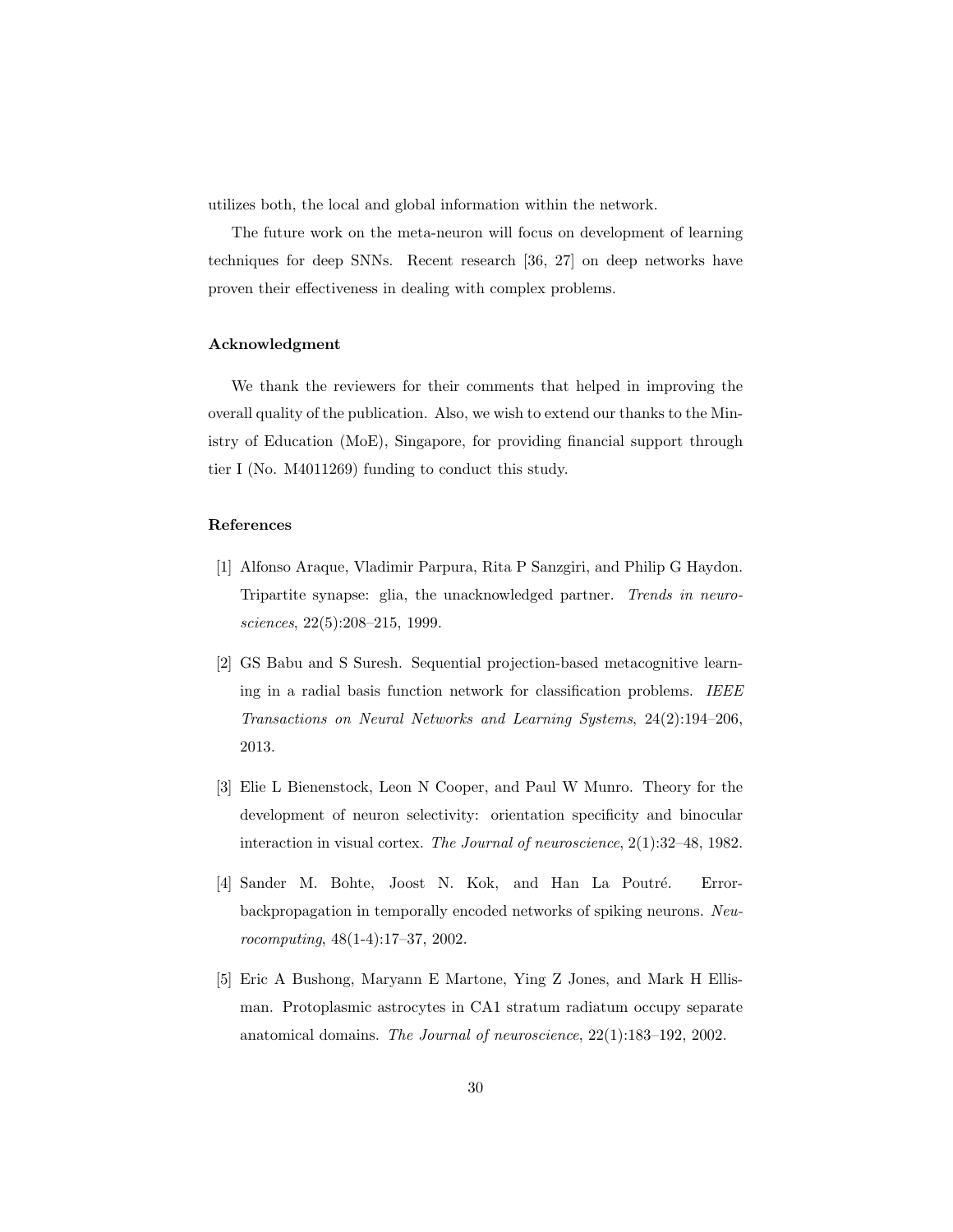- [6] Ami Citri and Robert C Malenka. Synaptic plasticity: multiple forms, function, and mechanisms. Neuropsychopharmacology, 33(1):18–41, 2008.
- [7] Yang Dan and Mu Ming Poo. Spike timing-dependent plasticity: from synapse to perception. Physiological reviews, 86(3):1033–1048, 2006.
- [8] S Dora, K Subramanian, S Suresh, and N Sundararajan. Development of a self-regulating evolving spiking neural network for classification problem. Neurocomputing, 171:1216–1229, 2016.
- [9] Shirin Dora, Savitha Ramasamy, and Sundaram Suresh. A basis coupled evolving spiking neural network with afferent input neurons. In International Joint Conference on Neural Networks (IJCNN), pages 1–8, 2013.
- [10] Shirin Dora, Sundaram Suresh, and Narsimhan Sundararajan. A sequential learning algorithm for a spiking neural classifier. Applied Soft Computing, 36:255–268, 2015.
- [11] Olive Jean Dunn. Estimation of the medians for dependent variables. The Annals of Mathematical Statistics, 30(1):192–197, 1959.
- [12] Olive Jean Dunn. Multiple comparisons among means. Journal of the American Statistical Association, 56(293):52–64, 1961.
- [13] R A Fisher. On the probable error of a coefficient of correlation deduced from a small sample. Metron, 1(4):3–32, 1921.
- [14] Răzvan V. Florian. The chronotron: A neuron that learns to fire temporally precise spike patterns. PLoS ONE, 7(8):1–27, 2012.
- [15] Wulfram Gerstner and Werner M. Kistler. Spiking Neuron Models: Single neuron, Populations and Plasticity. Cambridge University Press, 2002.
- [16] Jesse Goldberg, Knut Holthoff, and Rafael Yuste. A problem with hebb and local spikes. Trends in neurosciences, 25(9):433–435, 2002.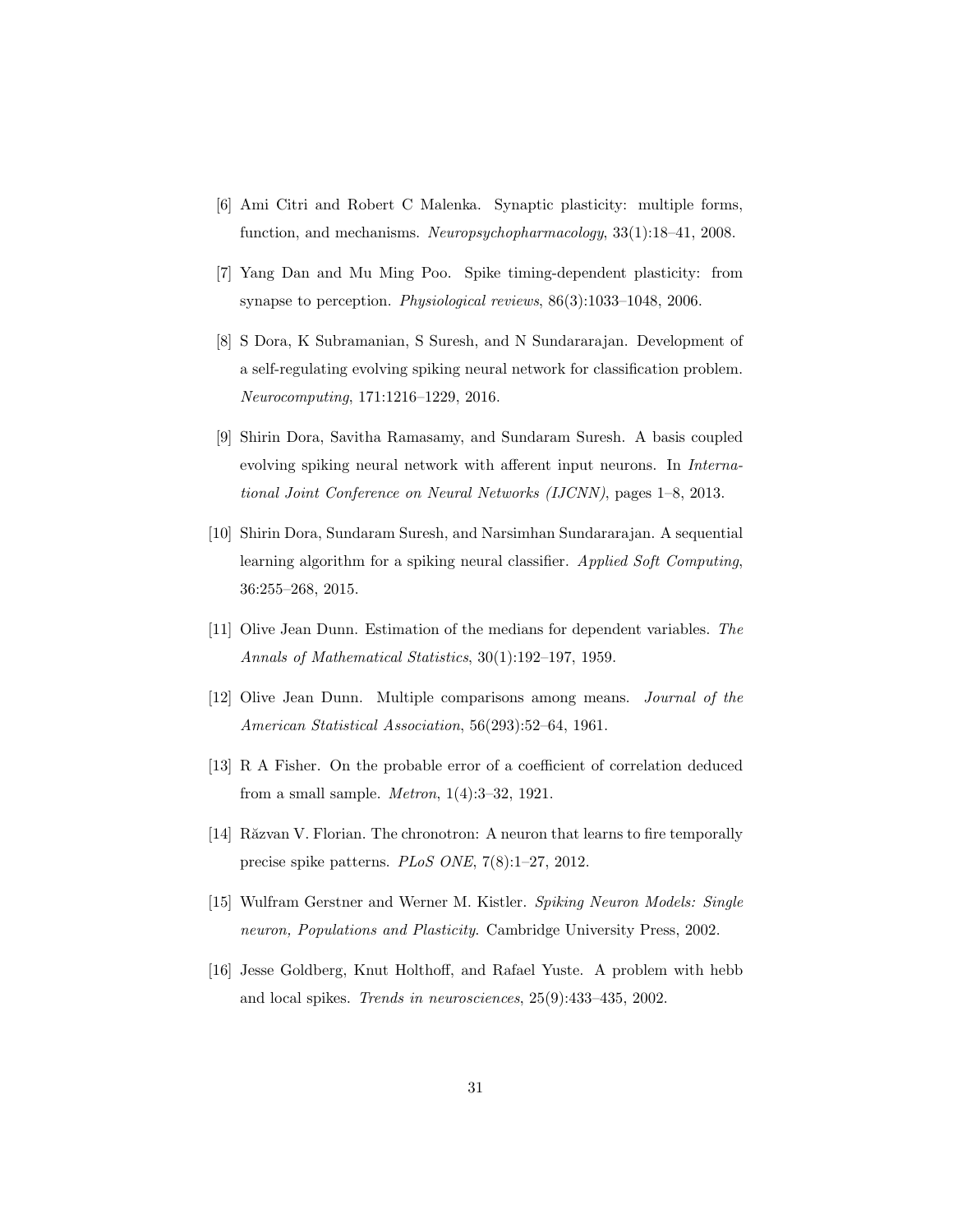- [17] Michael M Halassa, Tomasso Fellin, Hajime Takano, Jing-Hui Dong, and Philip G Haydon. Synaptic islands defined by the territory of a single astrocyte. The Journal of neuroscience, 27(24):6473–6477, 2007.
- [18] Nikola Kasabov and Elisa Capecci. Spiking neural network methodology for modelling, classification and understanding of EEG spatio-temporal data measuring cognitive processes. Information Sciences, 294:565–575, 2015.
- [19] Nikola Kasabov, Kshitij Dhoble, Nuttapod Nuntalid, and Giacomo Indiveri. Dynamic evolving spiking neural networks for on-line spatio-and spectro-temporal pattern recognition. Neural Networks, 41:188–201, 2013.
- [20] M. Lichman. UCI Machine Learning Repository, 2013.
- [21] Wolfgang Maass. Fast sigmoidal networks via spiking neurons. Neural Computation, 9(2):279–304, 1997.
- [22] Wolfgang Maass. Noisy spiking neurons with temporal coding have more computational power than sigmoidal neurons. Institute for Theoretical Computer Science, Technische Universitaet Graz, Austria, Technical Report, 1999. URL http://www.igi.tugraz.at/psfiles/90.pdf.
- [23] Henry Markram, Joachim Lübke, Michael Frotscher, and Bert Sakmann. Regulation of synaptic efficacy by coincidence of postsynaptic APs and EPSPs. Science, 275(5297):213–215, 1997.
- [24] Gertrudis Perea, Marta Navarrete, and Alfonso Araque. Tripartite synapse: astrocytes process and control synaptic information. Trends in neurosciences, 32(8):421–431, 2009.
- [25] Filip Ponulak and Andrzej Kasiński. Supervised learning in spiking neural networks with resume: Sequence learning, classification and spike shifting. Neural Computation, 22(2):467–510, 2010.
- [26] José Principe, Neil R. Euliano, and W. Curt Lefebvre. Neural and Adaptive Systems: Fundamentals through Simulations. Wiley, 1999.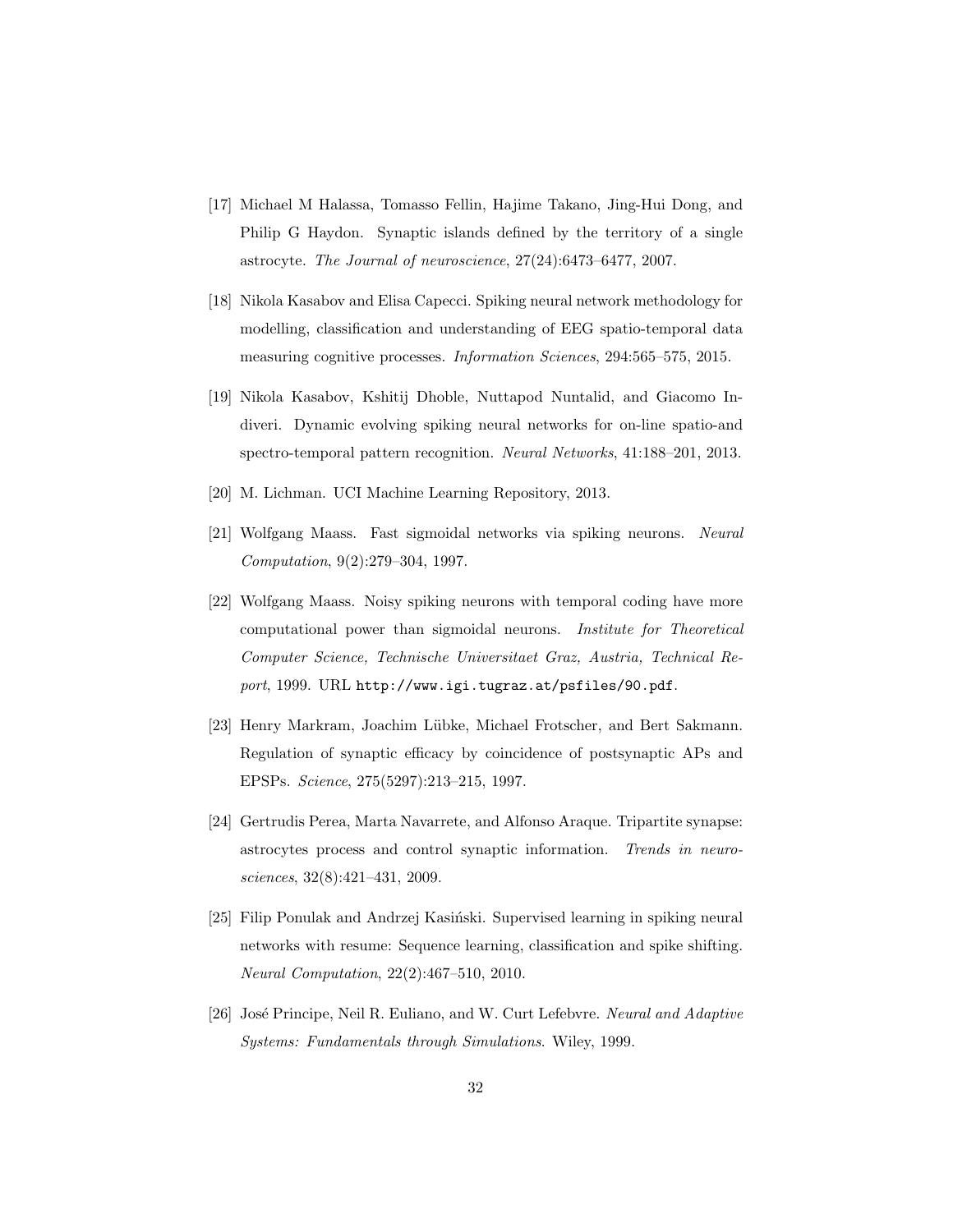- [27] Mohammad Rastegari, Vicente Ordonez, Joseph Redmon, and Ali Farhadi. Xnor-net: Imagenet Classification Using Binary Convolutional Neural Networks. In European Conference on Computer Vision, pages 525–542, 2016.
- [28] Rufin Van Rullen and Simon J Thorpe. Rate coding versus temporal order coding: what the retinal ganglion cells tell the visual cortex. Neural Computation, 13(6):1255–1283, 2001.
- [29] Tao Song, Pan Zheng, ML Dennis Wong, and Xun Wang. Design of logic gates using spiking neural P systems with homogeneous neurons and astrocytes-like control. Information Sciences, 372(380-391), 2016.
- [30] Ioana Sporea and André Grüning. Supervised learning in multilayer spiking neural networks. Neural Computation, 25(2):473–509, 2013.
- [31] S Suresh, SN Omkar, V Mani, and TN Guru Prakash. Lift coefficient prediction at high angle of attack using recurrent neural network. Aerospace Science and Technology, 7(8):595–602, 2003.
- [32] Sundaram Suresh, Keming Dong, and HJ Kim. A sequential learning algorithm for self-adaptive resource allocation network classifier. Neurocomputing, 73(16):3012–3019, 2010.
- [33] Simon Thorpe and Jacques Gautrais. Rank order coding. In Computational Neuroscience, pages 113–118. Springer, 1998.
- [34] John J. Wade, Liam J. McDaid, Jose A. Santos, and Heather M. Sayers. SWAT: A Spiking Neural Network Training Algorithm for Classification Problems. IEEE Transactions on Neural Networks, 21(11):1817–1830, 2010.
- [35] Jinling Wang, Ammar Belatreche, Liam Maguire, and Thomas Martin McGinnity. An online supervised learning method for spiking neural networks with adaptive structure. Neurocomputing, 144:526–536, 2014.